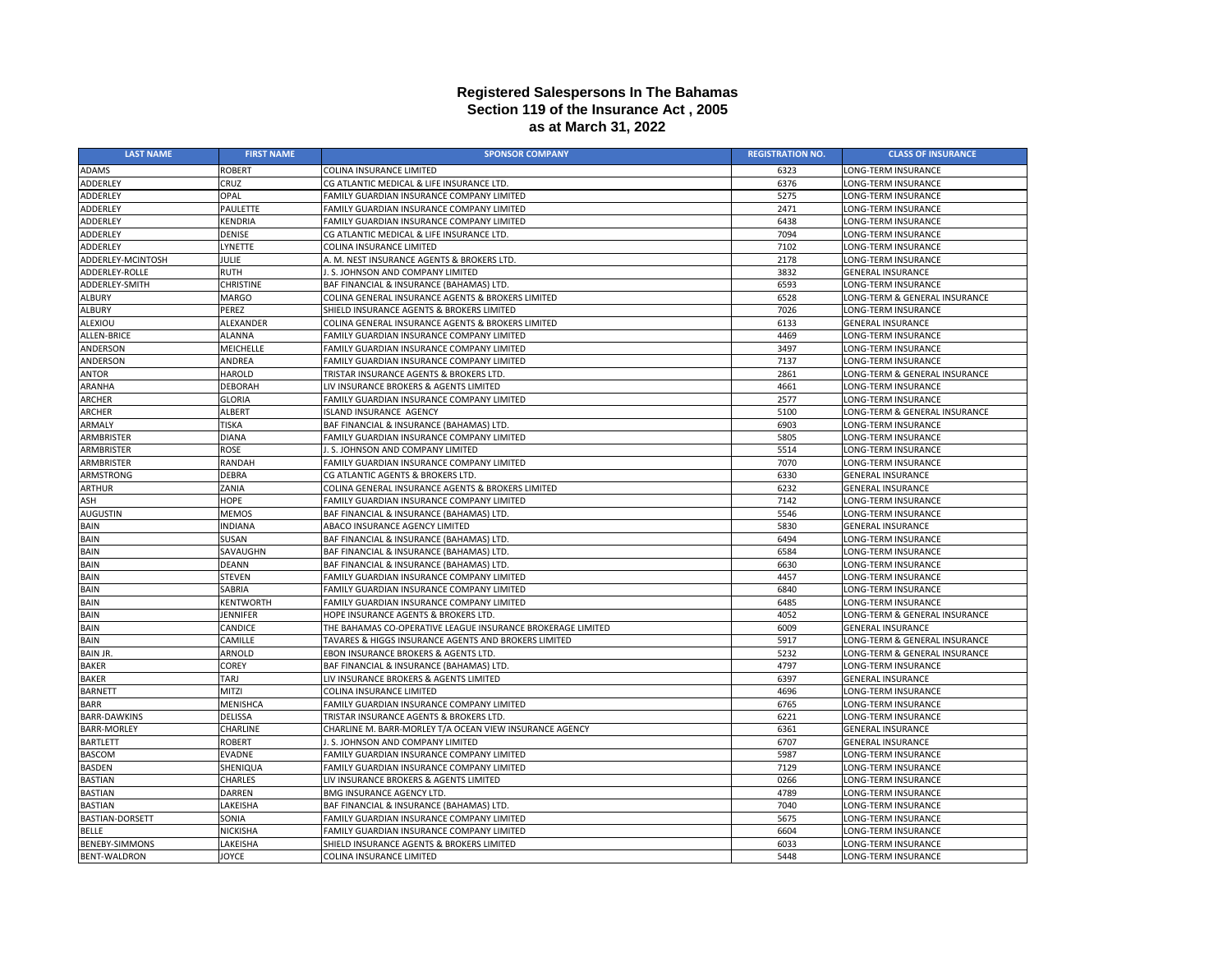| <b>LAST NAME</b>      | <b>FIRST NAME</b> | <b>SPONSOR COMPANY</b>                                                   | <b>REGISTRATION NO.</b> | <b>CLASS OF INSURANCE</b>     |
|-----------------------|-------------------|--------------------------------------------------------------------------|-------------------------|-------------------------------|
| <b>BETHEL</b>         | <b>TIFFANY</b>    | <b>ABACO INSURANCE AGENCY LIMITED</b>                                    | 6941                    | <b>GENERAL INSURANCE</b>      |
| <b>BETHEL</b>         | CAROL             | LAMPKIN, KNOWLES & COMPANY INSURANCE BROKERS & BENEFITS CONSULTANTS LTD. | 5162                    | LONG-TERM INSURANCE           |
| <b>BETHEL</b>         | FALLON            | SHIELD INSURANCE AGENTS & BROKERS LIMITED                                | 5932                    | <b>GENERAL INSURANCE</b>      |
| <b>BETHEL SR.</b>     | <b>PHILIP</b>     | NASSAU UNDERWRITERS AGENCY INSURANCE AGENTS & BROKERS LTD.               | 6562                    | <b>GENERAL INSURANCE</b>      |
| <b>BETHELL</b>        | <b>WILLIS</b>     | COLINA INSURANCE LIMITED                                                 | 3745                    | LONG-TERM INSURANCE           |
| <b>BIEN-AIME</b>      | LINDA             | FAMILY GUARDIAN INSURANCE COMPANY LIMITED                                | 7085                    | <b>LONG-TERM INSURANCE</b>    |
| <b>BLYDEN</b>         | MAGIN             | FAMILY GUARDIAN INSURANCE COMPANY LIMITED                                | 6970                    | LONG-TERM INSURANCE           |
| <b>BODIE</b>          | <b>MICHIE</b>     | FAMILY GUARDIAN INSURANCE COMPANY LIMITED                                | 5504                    | LONG-TERM INSURANCE           |
| <b>BODIE</b>          | <b>TENEILLE</b>   | FAMILY GUARDIAN INSURANCE COMPANY LIMITED                                | 6778                    | LONG-TERM INSURANCE           |
| <b>BODIE-BOWE</b>     | <b>RASHEDA</b>    | BAF FINANCIAL & INSURANCE (BAHAMAS) LTD.                                 | 4424                    | LONG-TERM INSURANCE           |
| <b>BONAMY</b>         | <b>STEVE</b>      | A. M. NEST INSURANCE AGENTS & BROKERS LTD.                               | 6476                    | <b>LONG-TERM INSURANCE</b>    |
| <b>BONAMY</b>         | <b>GREGORY</b>    | COLINA INSURANCE LIMITED                                                 | 1598                    | LONG-TERM INSURANCE           |
| <b>BONIMY</b>         | <b>BRYANT</b>     | FAMILY GUARDIAN INSURANCE COMPANY LIMITED                                | 5771                    | <b>LONG-TERM INSURANCE</b>    |
| <b>BONIMY</b>         | KIMBERLY          | FAMILY GUARDIAN INSURANCE COMPANY LIMITED                                | 7084                    | LONG-TERM INSURANCE           |
| <b>BOWE</b>           | <b>ETHRIC</b>     | AFS INSURANCE AGENTS & BROKERS LTD.                                      | 6349                    | LONG-TERM INSURANCE           |
| <b>BOWE</b>           | <b>CANDICE</b>    | FAMILY GUARDIAN INSURANCE COMPANY LIMITED                                | 4221                    | LONG-TERM INSURANCE           |
| <b>BOWE</b>           | <b>BARBARA</b>    | BAF FINANCIAL & INSURANCE (BAHAMAS) LTD.                                 | 6990                    | LONG-TERM INSURANCE           |
| <b>BOWLEG</b>         | <b>DEREK</b>      | DERECK BOWLEG INSURANCE BROKERS & AGENTS LTD.                            | 1672                    | LONG-TERM & GENERAL INSURANCE |
| <b>BOYD-PROSA</b>     | <b>TAMARA</b>     | STAR GENERAL HEALTH & LIFE INSURANCE AGENTS & BROKERS LIMITED            | 4865                    | LONG-TERM INSURANCE           |
| <b>BRENNEN</b>        | <b>DAVON</b>      | BAF FINANCIAL & INSURANCE (BAHAMAS) LTD.                                 | 6062                    | LONG-TERM INSURANCE           |
| <b>BRICE</b>          | <b>EDDISON</b>    | COLINA INSURANCE LIMITED                                                 | 0864                    | LONG-TERM INSURANCE           |
| <b>BRICE</b>          | <b>SHERRIE</b>    | . S. JOHNSON AND COMPANY LIMITED                                         | 6435                    | <b>GENERAL INSURANCE</b>      |
| <b>BRICE</b>          | <b>ALICIA</b>     | SAFEGUARD INSURANCE BROKERS LTD.                                         | 5484                    | LONG-TERM & GENERAL INSURANCE |
| <b>BRIDGEWATER</b>    | <b>JAMES</b>      | FAMILY GUARDIAN INSURANCE COMPANY LIMITED                                | 3516                    | LONG-TERM INSURANCE           |
| <b>BRITTON</b>        | <b>DENNIS</b>     | <b>COLINA INSURANCE LIMITED</b>                                          | 5233                    | LONG-TERM INSURANCE           |
| <b>BROWN</b>          | PERCITTA          | BAF FINANCIAL & INSURANCE (BAHAMAS) LTD.                                 | 5695                    | LONG-TERM INSURANCE           |
| <b>BROWN</b>          | <b>BRIAN</b>      | BAF FINANCIAL & INSURANCE (BAHAMAS) LTD.                                 | 3234                    | LONG-TERM INSURANCE           |
| <b>BROWN</b>          | VALERIE           | <b>COLINA INSURANCE LIMITED</b>                                          | 7103                    | LONG-TERM INSURANCE           |
| <b>BROWN-MORLEY</b>   | <b>MICHELLE</b>   | FAMILY GUARDIAN INSURANCE COMPANY LIMITED                                | 3608                    | LONG-TERM INSURANCE           |
| <b>BRYAN</b>          | CAMILLE           | NEW PROVIDENCE LIFE INSURANCE COMPANY LIMITED                            | 5412                    | <b>LONG-TERM INSURANCE</b>    |
| <b>BULLARD</b>        | <b>ROSEMARY</b>   | BAF FINANCIAL & INSURANCE (BAHAMAS) LTD.                                 | 6320                    | <b>LONG-TERM INSURANCE</b>    |
| <b>BULLARD</b>        | SHELLEY           | BAF FINANCIAL & INSURANCE (BAHAMAS) LTD.                                 | 4171                    | <b>LONG-TERM INSURANCE</b>    |
| <b>BULLARD</b>        | <b>ALVIN</b>      | BAF FINANCIAL & INSURANCE (BAHAMAS) LTD.                                 | 6712                    | LONG-TERM INSURANCE           |
| <b>BULLARD</b>        | ANATOLE           | COLINA INSURANCE LIMITED                                                 | 4413                    | LONG-TERM INSURANCE           |
| <b>BULLARD</b>        | WENTRENA          | FAMILY GUARDIAN INSURANCE COMPANY LIMITED                                | 6792                    | <b>LONG-TERM INSURANCE</b>    |
| <b>BULLARD</b>        | <b>HARDIECE</b>   | FAMILY GUARDIAN INSURANCE COMPANY LIMITED                                | 6160                    | LONG-TERM INSURANCE           |
| <b>BULLARD</b>        | <b>DONITA</b>     | CG ATLANTIC AGENTS & BROKERS LTD.                                        | 6328                    | <b>GENERAL INSURANCE</b>      |
| <b>BULLARD</b>        | CAROL             | SAFEGUARD INSURANCE BROKERS LTD.                                         | 6799                    | LONG-TERM & GENERAL INSURANCE |
| <b>BULLARD</b>        | ALEXANDER         | COLINA INSURANCE LIMITED                                                 | 7113                    | LONG-TERM INSURANCE           |
| <b>BURROWS</b>        | <b>MERVIN</b>     | HOPE INSURANCE AGENTS & BROKERS LTD.                                     | 2936                    | LONG-TERM INSURANCE           |
| <b>BURROWS</b>        | <b>PRISCA</b>     | SHIELD INSURANCE AGENTS & BROKERS LIMITED                                | 6430                    | LONG-TERM INSURANCE           |
| <b>BURROWS</b>        | <b>ALICE</b>      | STAR GENERAL HEALTH & LIFE INSURANCE AGENTS & BROKERS LIMITED            | 6211                    | LONG-TERM INSURANCE           |
| <b>BURROWS JR.</b>    | <b>NELSON</b>     | INSURANCE MANAGEMENT (BAHAMAS) LIMITED                                   | 6206                    | <b>GENERAL INSURANCE</b>      |
| <b>BURROWS-DIAZ</b>   | SHANTEENA         | FAMILY GUARDIAN INSURANCE COMPANY LIMITED                                | 6809                    | LONG-TERM INSURANCE           |
| <b>BUTLER</b>         | <b>IVA</b>        | FAMILY GUARDIAN INSURANCE COMPANY LIMITED                                | 1806                    | <b>LONG-TERM INSURANCE</b>    |
| <b>BUTLER</b>         | <b>IDA</b>        | NASSAU UNDERWRITERS AGENCY INSURANCE AGENTS & BROKERS LTD.               | 7088                    | LONG-TERM INSURANCE           |
| <b>BUTLER II</b>      | <b>ALONZO</b>     | A. M. NEST INSURANCE AGENTS & BROKERS LTD.                               | 6659                    | <b>GENERAL INSURANCE</b>      |
| <b>BUTLER-WALLACE</b> | ANISTASIA         | BAF FINANCIAL & INSURANCE (BAHAMAS) LTD.                                 | 6822                    | <b>LONG-TERM INSURANCE</b>    |
| <b>BUTTERFIELD</b>    | <b>KRISTI</b>     | FAMILY GUARDIAN INSURANCE COMPANY LIMITED                                | 7054                    | LONG-TERM INSURANCE           |
| <b>BYER-WILSON</b>    | <b>HOPE</b>       | CG ATLANTIC MEDICAL & LIFE INSURANCE LTD.                                | 6966                    | LONG-TERM INSURANCE           |
| <b>CADMAN</b>         | <b>FREDERICK</b>  | INSURANCE MANAGEMENT (BAHAMAS) LIMITED                                   | 2599                    | LONG-TERM & GENERAL INSURANCE |
| <b>CAMBRIDGE</b>      | INGRID            | FAMILY GUARDIAN INSURANCE COMPANY LIMITED                                | 3782                    | LONG-TERM INSURANCE           |
| <b>CAMPBELL</b>       | ANGIE             | FAMILY GUARDIAN INSURANCE COMPANY LIMITED                                | 6026                    | LONG-TERM INSURANCE           |
| <b>CAPRON</b>         | <b>ERICA</b>      | FAMILY GUARDIAN INSURANCE COMPANY LIMITED                                | 6673                    | LONG-TERM INSURANCE           |
| <b>CAREY</b>          | <b>DENNIS</b>     | COLINA GENERAL INSURANCE AGENTS & BROKERS LIMITED                        | 6694                    | <b>GENERAL INSURANCE</b>      |
| <b>CAREY</b>          | JAMES             | INSURANCE MANAGEMENT (BAHAMAS) LIMITED                                   | 1637                    | LONG-TERM INSURANCE           |
| <b>CAREY</b>          | INGRID            | LIV INSURANCE BROKERS & AGENTS LIMITED                                   | 6548                    | <b>GENERAL INSURANCE</b>      |
| <b>CAREY</b>          | SALLY             | SALLY CAREY & ASSOCIATES INSURANCE BROKERS LTD.                          | 1698                    | LONG-TERM & GENERAL INSURANCE |
| <b>CAREY</b>          | <b>MELANIE</b>    | SALLY CAREY & ASSOCIATES INSURANCE BROKERS LTD.                          | 6226                    | LONG-TERM INSURANCE           |
| <b>CAREY-SAUNDERS</b> | MONA              | FAMILY GUARDIAN INSURANCE COMPANY LIMITED                                | 6539                    | LONG-TERM INSURANCE           |
|                       |                   |                                                                          |                         |                               |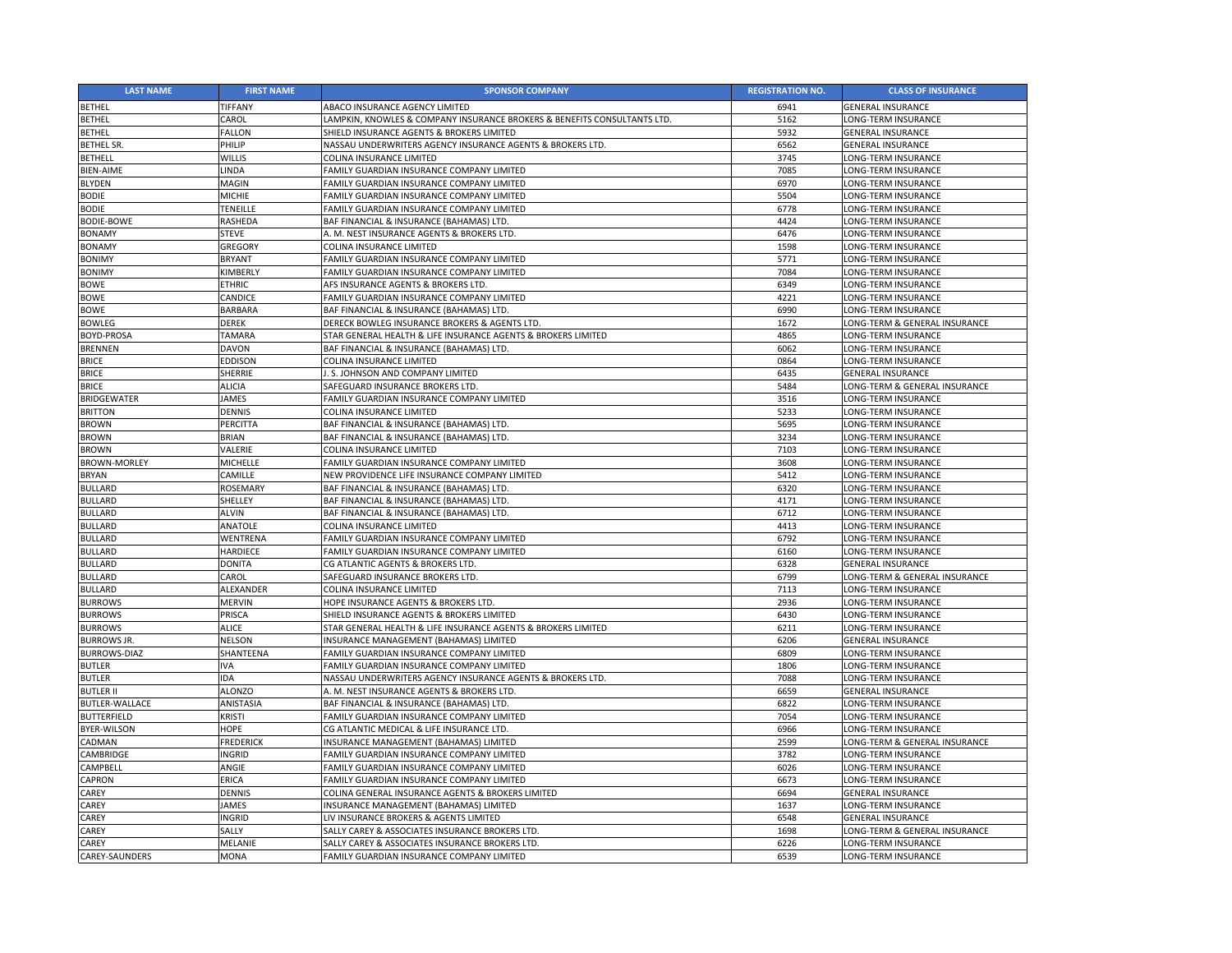| <b>LAST NAME</b>    | <b>FIRST NAME</b> | <b>SPONSOR COMPANY</b>                                           | <b>REGISTRATION NO.</b> | <b>CLASS OF INSURANCE</b>     |
|---------------------|-------------------|------------------------------------------------------------------|-------------------------|-------------------------------|
| <b>CARPENTER</b>    | <b>ROBERT</b>     | BAF FINANCIAL & INSURANCE (BAHAMAS) LTD.                         | 6958                    | LONG-TERM INSURANCE           |
| <b>CARROLL</b>      | <b>VICTOR</b>     | NASSAU UNDERWRITERS AGENCY INSURANCE AGENTS & BROKERS LTD.       | 5129                    | <b>LONG-TERM INSURANCE</b>    |
| <b>CARROLL</b>      | HAZEL             | STAR GENERAL HEALTH & LIFE INSURANCE AGENTS & BROKERS LIMITED    | 4998                    | LONG-TERM & GENERAL INSURANCE |
| <b>CARTWIGHT</b>    | RICHARD           | BAHAMAS INSURANCE BROKERS AND AGENTS LIMITED                     | 5698                    | LONG-TERM INSURANCE           |
| <b>CARTWRIGHT</b>   | <b>DELBERT</b>    | BAHAMAS INSURANCE BROKERS AND AGENTS LIMITED                     | 0421                    | LONG-TERM INSURANCE           |
| <b>CARTWRIGHT</b>   | <b>ANTHONY</b>    | COLINA INSURANCE LIMITED                                         | 5685                    | LONG-TERM INSURANCE           |
| <b>CARTWRIGHT</b>   | <b>MATARSHA</b>   | FAMILY GUARDIAN INSURANCE COMPANY LIMITED                        | 5982                    | LONG-TERM INSURANCE           |
| <b>CARTWRIGHT</b>   | GERMANDA          | FAMILY GUARDIAN INSURANCE COMPANY LIMITED                        | 6585                    | LONG-TERM INSURANCE           |
| <b>CARTWRIGHT</b>   | <b>BARBARA</b>    | LIV INSURANCE BROKERS & AGENTS LIMITED                           | 5911                    | LONG-TERM INSURANCE           |
| <b>CARTWRIGHT</b>   | MAKAYLA           | <b>TAVARES &amp; HIGGS INSURANCE AGENTS AND BROKERS LIMITED</b>  | 7052                    | <b>GENERAL INSURANCE</b>      |
| CARTWRIGHT-HENFIELD | SANDRADEE         | COLINA INSURANCE LIMITED                                         | 4488                    | LONG-TERM INSURANCE           |
| CARTWRIGHT-SERRETTE | <b>JANET</b>      | SUNSHINE INSURANCE AGENTS & BROKERS LIMITED                      | 4589                    | <b>GENERAL INSURANCE</b>      |
| <b>CASH</b>         | JAMAAL            | FAMILY GUARDIAN INSURANCE COMPANY LIMITED                        | 6839                    | LONG-TERM INSURANCE           |
| <b>CASH</b>         | <b>NIGEL</b>      | LIV INSURANCE BROKERS & AGENTS LIMITED                           | 0610                    | LONG-TERM INSURANCE           |
| <b>CATES</b>        | SADIE             | . S. JOHNSON AND COMPANY LIMITED                                 | 0245                    | <b>GENERAL INSURANCE</b>      |
| <b>CHEA</b>         | JONIQUE           | BAF FINANCIAL & INSURANCE (BAHAMAS) LTD.                         | 6042                    | <b>LONG-TERM INSURANCE</b>    |
| <b>CHRISTIE</b>     | <b>BASIL</b>      | HARVEST INSURANCE AGENTS & BROKERS LTD.                          | 5909                    | <b>GENERAL INSURANCE</b>      |
| <b>CIUS</b>         | <b>DINA</b>       | <b>COLINA INSURANCE LIMITED</b>                                  | 7101                    | LONG-TERM INSURANCE           |
| <b>CLARKE</b>       | JOYANN            | FAMILY GUARDIAN INSURANCE COMPANY LIMITED                        | 6079                    | LONG-TERM INSURANCE           |
| <b>CLEARE</b>       | LA'TARSHA         | COLINA INSURANCE LIMITED                                         | 5217                    | LONG-TERM INSURANCE           |
| <b>CLEARE</b>       | AUDRA             | FAMILY GUARDIAN INSURANCE COMPANY LIMITED                        | 6579                    | LONG-TERM INSURANCE           |
| <b>CLEARE</b>       | <b>STEPHANIE</b>  | STEPHANIE CLEARE INSURANCE AGENCY                                | 6321                    | <b>GENERAL INSURANCE</b>      |
| <b>COAKLEY</b>      | ARNETTE           | STAR GENERAL HEALTH & LIFE INSURANCE AGENTS & BROKERS LIMITED    | 6910                    | LONG-TERM INSURANCE           |
| <b>COAKLEY</b>      | <b>OWEN</b>       | WORLDWIDE INSURANCE AGENCY AND BROKERS LIMITED                   | 6756                    | LONG-TERM & GENERAL INSURANCE |
| <b>COLE</b>         | <b>PETER</b>      | COLE INSURANCE AGENTS & BROKERS LIMITED                          | 4890                    | LONG-TERM & GENERAL INSURANCE |
| <b>COLEBROOKE</b>   | <b>SHARICE</b>    | FAMILY GUARDIAN INSURANCE COMPANY LIMITED                        | 5671                    | LONG-TERM INSURANCE           |
| <b>COLEBROOKE</b>   | <b>GAYLAIN</b>    | <b>BMG INSURANCE AGENCY LTD.</b>                                 | 7090                    | <b>GENERAL INSURANCE</b>      |
| <b>COLEBY</b>       | <b>DEBRA</b>      | WOODSIDE INSURANCE BROKERAGE, LTD.                               | 3666                    | LONG-TERM INSURANCE           |
| <b>COLLIE</b>       | CARISSA           | BAF FINANCIAL & INSURANCE (BAHAMAS) LTD.                         | 5206                    | LONG-TERM INSURANCE           |
| <b>COLLIE</b>       | <b>ERIKA</b>      | FAMILY GUARDIAN INSURANCE COMPANY LIMITED                        | 7078                    | LONG-TERM INSURANCE           |
| <b>COLLIE-SMITH</b> | LATOYA            | NEW PROVIDENCE LIFE INSURANCE COMPANY LIMITED                    | 7120                    | LONG-TERM INSURANCE           |
| <b>COOPER</b>       | <b>GARY</b>       | A. M. NEST INSURANCE AGENTS & BROKERS LTD.                       | 3563                    | LONG-TERM & GENERAL INSURANCE |
| <b>COOPER</b>       | <b>NIA</b>        | BAF FINANCIAL & INSURANCE (BAHAMAS) LTD.                         | 5756                    | LONG-TERM INSURANCE           |
| <b>COOPER</b>       | <b>OKOYE</b>      | SUNSHINE INSURANCE AGENTS & BROKERS LIMITED                      | 6784                    | LONG-TERM & GENERAL INSURANCE |
| <b>COOPER</b>       | <b>AUDRA</b>      | FAMILY GUARDIAN INSURANCE COMPANY LIMITED                        | 5278                    | LONG-TERM INSURANCE           |
| <b>COOPER</b>       | <b>BERNADETTE</b> | VAUGHN L. CULMER & ASSOCIATES INSURANCE AGENTS & BROKERS LIMITED | 6527                    | LONG-TERM INSURANCE           |
| <b>CORNISH</b>      | SAMANTHA          | BAF FINANCIAL & INSURANCE (BAHAMAS) LTD.                         | 6496                    | LONG-TERM INSURANCE           |
| <b>COX</b>          | <b>ANTHONY</b>    | DERECK BOWLEG INSURANCE BROKERS & AGENTS LTD.                    | 6890                    | LONG-TERM & GENERAL INSURANCE |
| COX                 | <b>BARBARA</b>    | FAMILY GUARDIAN INSURANCE COMPANY LIMITED                        | 4530                    | <b>LONG-TERM INSURANCE</b>    |
| COX                 | <b>DEBORAH</b>    | FAMILY GUARDIAN INSURANCE COMPANY LIMITED                        | 3653                    | LONG-TERM INSURANCE           |
| <b>COX</b>          | AMOS              | WORLDWIDE INSURANCE AGENCY AND BROKERS LIMITED                   | 0680                    | LONG-TERM INSURANCE           |
| <b>COX-STORR</b>    | MARSHA            | BAF FINANCIAL & INSURANCE (BAHAMAS) LTD.                         | 3970                    | LONG-TERM INSURANCE           |
| <b>COX-TAYLOR</b>   | <b>RENATA</b>     | FAMILY GUARDIAN INSURANCE COMPANY LIMITED                        | 7188                    | LONG-TERM INSURANCE           |
| <b>CULMER</b>       | ANISHKA           | COLINA INSURANCE LIMITED                                         | 6159                    | LONG-TERM INSURANCE           |
| <b>CULMER</b>       | OLIVIA            | FAMILY GUARDIAN INSURANCE COMPANY LIMITED                        | 6942                    | LONG-TERM INSURANCE           |
| <b>CULMER</b>       | <b>KEITH</b>      | FG INSURANCE AGENTS & BROKERS LIMITED                            | 0885                    | <b>GENERAL INSURANCE</b>      |
| <b>CULMER</b>       | <b>ALICIA</b>     | FG INSURANCE AGENTS & BROKERS LIMITED                            | 6849                    | <b>GENERAL INSURANCE</b>      |
| <b>CULMER</b>       | <b>JOSHUA</b>     | NASSAU UNDERWRITERS AGENCY INSURANCE AGENTS & BROKERS LTD.       | 0285                    | <b>GENERAL INSURANCE</b>      |
| <b>CULMER</b>       | VAUGHN            | VAUGHN L. CULMER & ASSOCIATES INSURANCE AGENTS & BROKERS LIMITED | 3027                    | LONG-TERM INSURANCE           |
| <b>CURRY</b>        | <b>GRACELENE</b>  | FAMILY GUARDIAN INSURANCE COMPANY LIMITED                        | 5758                    | LONG-TERM INSURANCE           |
| <b>CURTIS</b>       | SYLVIA            | <b>COLINA INSURANCE LIMITED</b>                                  | 4152                    | LONG-TERM INSURANCE           |
| <b>CURTIS</b>       | <b>KAREN</b>      | NASSAU UNDERWRITERS AGENCY INSURANCE AGENTS & BROKERS LTD.       | 6745                    | <b>GENERAL INSURANCE</b>      |
| <b>CURTIS</b>       | <b>MEOSHE</b>     | <b>COLINA INSURANCE LIMITED</b>                                  | 7166                    | LONG-TERM INSURANCE           |
| <b>DAMES</b>        | <b>TAMARA</b>     | FAMILY GUARDIAN INSURANCE COMPANY LIMITED                        | 4606                    | LONG-TERM INSURANCE           |
| DAMES-STUART        | ELEANOR           | COLINA INSURANCE LIMITED                                         | 4068                    | LONG-TERM INSURANCE           |
| <b>DANIELS</b>      | LEONORA           | CG ATLANTIC AGENTS & BROKERS LTD.                                | 2676                    | LONG-TERM & GENERAL INSURANCE |
| <b>DARLING</b>      | <b>MARISA</b>     | BAF FINANCIAL & INSURANCE (BAHAMAS) LTD.                         | 6750                    | LONG-TERM INSURANCE           |
| <b>DARVILLE</b>     | <b>RICARDO</b>    | FAMILY GUARDIAN INSURANCE COMPANY LIMITED                        | 1828                    | LONG-TERM INSURANCE           |
| <b>DAVIS</b>        | <b>SHENIQUE</b>   | BAF FINANCIAL & INSURANCE (BAHAMAS) LTD.                         | 6837                    | LONG-TERM INSURANCE           |
| <b>DAVIS</b>        | KENDRICA          | BAF FINANCIAL & INSURANCE (BAHAMAS) LTD.                         | 6959                    | LONG-TERM INSURANCE           |
|                     |                   |                                                                  |                         |                               |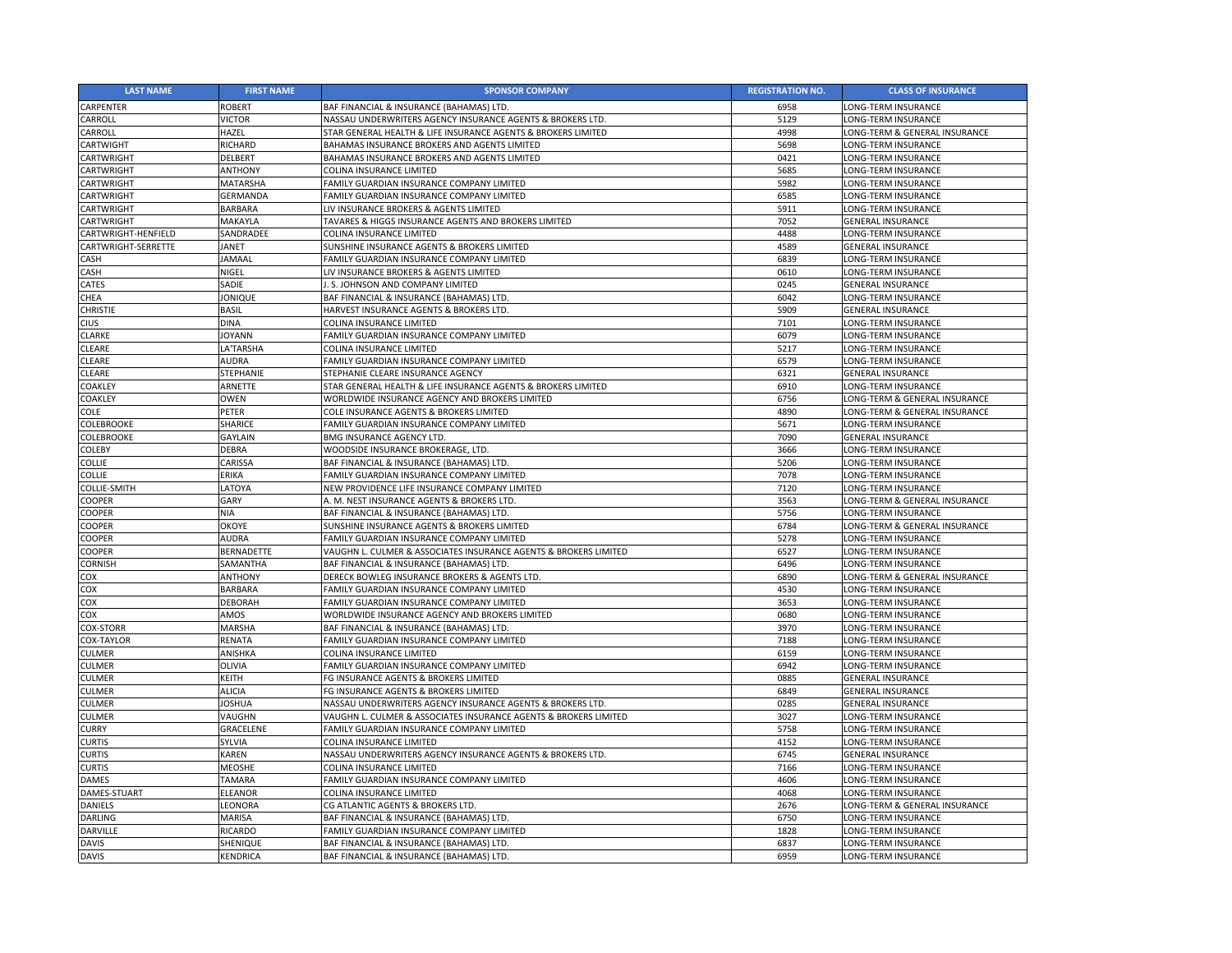| <b>LAST NAME</b>       | <b>FIRST NAME</b>      | <b>SPONSOR COMPANY</b>                                                    | <b>REGISTRATION NO.</b> | <b>CLASS OF INSURANCE</b>     |
|------------------------|------------------------|---------------------------------------------------------------------------|-------------------------|-------------------------------|
| <b>DAVIS</b>           | <b>TEWANDA</b>         | BAF FINANCIAL & INSURANCE (BAHAMAS) LTD.                                  | 4307                    | LONG-TERM INSURANCE           |
| <b>DAVIS</b>           | <b>WINSTON "TAPPY"</b> | COLINA INSURANCE LIMITED                                                  | 0732                    | <b>LONG-TERM INSURANCE</b>    |
| <b>DAVIS</b>           | <b>PAULETTE</b>        | CG ATLANTIC AGENTS & BROKERS LTD.                                         | 6875                    | <b>GENERAL INSURANCE</b>      |
| <b>DAVIS-ROLLE</b>     | <b>ANDREA</b>          | COLINA INSURANCE LIMITED                                                  | 4698                    | LONG-TERM INSURANCE           |
| <b>DAXON</b>           | <b>SHIRLEY</b>         | CG ATLANTIC MEDICAL & LIFE INSURANCE LTD.                                 | 3985                    | LONG-TERM INSURANCE           |
| <b>DEAN</b>            | <b>SHAKIRA</b>         | COLINA INSURANCE LIMITED                                                  | 4699                    | LONG-TERM INSURANCE           |
| <b>DEAN</b>            | <b>FRANCES</b>         | DEAN & ASSOCIATES PROFESSIONAL INSURANCE AGENTS & BROKERS COMPANY LIMITED | 1853                    | LONG-TERM & GENERAL INSURANCE |
| <b>DEAN</b>            | <b>DWIGHT</b>          | FAMILY GUARDIAN INSURANCE COMPANY LIMITED                                 | 6747                    | LONG-TERM INSURANCE           |
| <b>DEAN</b>            | TRUDY-ANN              | CG ATLANTIC AGENTS & BROKERS LTD.                                         | 6327                    | <b>GENERAL INSURANCE</b>      |
| <b>DELANCY</b>         | <b>DEBORAH</b>         | PROGRESSIVE INSURANCE BROKERS LTD.                                        | 2974                    | LONG-TERM INSURANCE           |
| <b>DELANCY</b>         | <b>KENIESHA</b>        | ELEUTHERA INSURANCE AGENTS & BROKERS LIMITED                              | 7033                    | <b>GENERAL INSURANCE</b>      |
| <b>DELEVEAUX</b>       | <b>RENAE</b>           | CG ATLANTIC AGENTS & BROKERS LTD.                                         | 6326                    | <b>GENERAL INSURANCE</b>      |
| <b>DELEVEAUX</b>       | KIMBERLEY              | SUNSHINE INSURANCE AGENTS & BROKERS LIMITED                               | 5882                    | <b>GENERAL INSURANCE</b>      |
| <b>DELVA</b>           | LOUISE                 | BAF FINANCIAL & INSURANCE (BAHAMAS) LTD.                                  | 5597                    | LONG-TERM INSURANCE           |
| <b>DEMERITTE</b>       | <b>MICHEALLA</b>       | J. S. JOHNSON AND COMPANY LIMITED                                         | 6627                    | LONG-TERM INSURANCE           |
| <b>DEMERITTE</b>       | <b>NADIA</b>           | CG ATLANTIC AGENTS & BROKERS LTD.                                         | 4753                    | <b>GENERAL INSURANCE</b>      |
| <b>DEMERITTE</b>       | <b>TERRY</b>           | TRISTAR INSURANCE AGENTS & BROKERS LTD.                                   | 6258                    | LONG-TERM INSURANCE           |
| <b>DESMANGLES</b>      | <b>TAMARA</b>          | CG ATLANTIC MEDICAL & LIFE INSURANCE LTD.                                 | 5517                    | LONG-TERM INSURANCE           |
| <b>DEVEAUX</b>         | <b>KENDRA</b>          | BF&M LIFE INSURANCE COMPANY LIMITED                                       | 6247                    | LONG-TERM INSURANCE           |
| <b>DEVEAUX</b>         | <b>JARED</b>           | FAMILY GUARDIAN INSURANCE COMPANY LIMITED                                 | 6469                    | LONG-TERM INSURANCE           |
| <b>DEVEAUX</b>         | <b>GREGORY</b>         | FAMILY GUARDIAN INSURANCE COMPANY LIMITED                                 | 6945                    | LONG-TERM INSURANCE           |
| DEVEAUX-FERGUSON       | <b>DEVERAL</b>         | COLINA INSURANCE LIMITED                                                  | 1750                    | LONG-TERM INSURANCE           |
| <b>DILLETTE</b>        | <b>FELECIA</b>         | FAMILY GUARDIAN INSURANCE COMPANY LIMITED                                 | 6766                    | LONG-TERM INSURANCE           |
| DONALDSON-WHEELER      | <b>ANITA</b>           | NASSAU UNDERWRITERS AGENCY INSURANCE AGENTS & BROKERS LTD.                | 5172                    | <b>GENERAL INSURANCE</b>      |
| <b>DORSETT</b>         | <b>DWAJANEIL</b>       | COLINA INSURANCE LIMITED                                                  | 7164                    | LONG-TERM INSURANCE           |
| DORSETT-FERGUSON       | LORETTA                | BAF FINANCIAL & INSURANCE (BAHAMAS) LTD.                                  | 5156                    | LONG-TERM INSURANCE           |
| DUBREUS-ALMONOR        | <b>TANIA</b>           | FAMILY GUARDIAN INSURANCE COMPANY LIMITED                                 | 6151                    | LONG-TERM INSURANCE           |
| <b>DUNCOMBE</b>        | <b>OTHNIEL</b>         | BAF FINANCIAL & INSURANCE (BAHAMAS) LTD.                                  | 5954                    | LONG-TERM INSURANCE           |
| <b>DUNCOMBE</b>        | <b>CALVIN</b>          | BAF FINANCIAL & INSURANCE (BAHAMAS) LTD.                                  | 7121                    | LONG-TERM INSURANCE           |
| <b>DUNKLEY</b>         | <b>JOHN</b>            | NASSAU UNDERWRITERS AGENCY INSURANCE AGENTS & BROKERS LTD.                | 5779                    | <b>GENERAL INSURANCE</b>      |
| <b>EDGECOMBE</b>       | <b>DOLLY</b>           | NASSAU UNDERWRITERS AGENCY INSURANCE AGENTS & BROKERS LTD.                | 4528                    | <b>GENERAL INSURANCE</b>      |
| EDGECOMBE-THOMPSON     | <b>BERNADETTE</b>      | FG INSURANCE AGENTS & BROKERS LIMITED                                     | 6967                    | <b>GENERAL INSURANCE</b>      |
| <b>EDWARDS</b>         | CAROLYN                | FAMILY GUARDIAN INSURANCE COMPANY LIMITED                                 | 6894                    | LONG-TERM INSURANCE           |
| <b>ENE</b>             | <b>FAITH</b>           | COLINA INSURANCE LIMITED                                                  | 2561                    | LONG-TERM INSURANCE           |
| <b>ESTELHOMME</b>      | <b>MARTINE</b>         | FAMILY GUARDIAN INSURANCE COMPANY LIMITED                                 | 7048                    | LONG-TERM INSURANCE           |
| <b>EUGENE</b>          | CONSTANTINE            | FAMILY GUARDIAN INSURANCE COMPANY LIMITED                                 | 3984                    | LONG-TERM INSURANCE           |
| <b>EUTENEUER</b>       | <b>JOSEPH</b>          | I.S. JOHNSON AND COMPANY LIMITED                                          | 7159                    | LONG-TERM & GENERAL INSURANCE |
| <b>EVANS</b>           | LORRAINE               | FAMILY GUARDIAN INSURANCE COMPANY LIMITED                                 | 4399                    | LONG-TERM INSURANCE           |
| <b>EVANS</b>           | <b>RENEE</b>           | TRISTAR INSURANCE AGENTS & BROKERS LTD.                                   | 6592                    | LONG-TERM INSURANCE           |
| <b>EVANS-STURRUP</b>   | SANDRA                 | BAF FINANCIAL & INSURANCE (BAHAMAS) LTD.                                  | 2343                    | LONG-TERM INSURANCE           |
| <b>FAIR</b>            | SASHA                  | NASSAU UNDERWRITERS AGENCY INSURANCE AGENTS & BROKERS LTD.                | 6107                    | <b>GENERAL INSURANCE</b>      |
| <b>FARQUHARSON</b>     | <b>DELORES</b>         | FAMILY GUARDIAN INSURANCE COMPANY LIMITED                                 | 5967                    | LONG-TERM INSURANCE           |
| <b>FARRINGTON</b>      | <b>ALLISON</b>         | ELEUTHERA INSURANCE AGENTS & BROKERS LIMITED                              | 6129                    | <b>GENERAL INSURANCE</b>      |
| <b>FARRINGTON</b>      | <b>BRIDGETTE</b>       | FAMILY GUARDIAN INSURANCE COMPANY LIMITED                                 | 6954                    | LONG-TERM INSURANCE           |
| <b>FARRINGTON</b>      | <b>ALETHIA</b>         | SHIELD INSURANCE AGENTS & BROKERS LIMITED                                 | 4954                    | LONG-TERM INSURANCE           |
| <b>FEASTE-STRACHAN</b> | LEKASHA                | BAF FINANCIAL & INSURANCE (BAHAMAS) LTD.                                  | 6144                    | LONG-TERM INSURANCE           |
| <b>FERGUSON</b>        | <b>FLORENA</b>         | BAF FINANCIAL & INSURANCE (BAHAMAS) LTD.                                  | 5659                    | LONG-TERM INSURANCE           |
| <b>FERGUSON</b>        | <b>PHILIP</b>          | BAF FINANCIAL & INSURANCE (BAHAMAS) LTD.                                  | 3285                    | LONG-TERM INSURANCE           |
| <b>FERGUSON</b>        | WESTRALYN              | BAF FINANCIAL & INSURANCE (BAHAMAS) LTD.                                  | 6297                    | LONG-TERM INSURANCE           |
| <b>FERGUSON</b>        | <b>ANDREA</b>          | BAF FINANCIAL & INSURANCE (BAHAMAS) LTD.                                  | 6493                    | LONG-TERM INSURANCE           |
| <b>FERGUSON</b>        | <b>NELSINA</b>         | FAMILY GUARDIAN INSURANCE COMPANY LIMITED                                 | 6891                    | LONG-TERM INSURANCE           |
| <b>FERGUSON</b>        | <b>TINA</b>            | FAMILY GUARDIAN INSURANCE COMPANY LIMITED                                 | 6055                    | LONG-TERM INSURANCE           |
| <b>FERGUSON</b>        | <b>ANTHONY</b>         | FAIRHAVEN INSURANCE AGENCY LTD.                                           | 5873                    | <b>GENERAL INSURANCE</b>      |
| <b>FERGUSON</b>        | <b>BRUCE</b>           | PROFESSIONAL INSURANCE CONSULTANTS LIMITED                                | 4634                    | <b>GENERAL INSURANCE</b>      |
| <b>FERGUSON</b>        | ABIGAIL                | SHIELD INSURANCE AGENTS & BROKERS LIMITED                                 | 4914                    | LONG-TERM & GENERAL INSURANCE |
| <b>FERGUSON</b>        | LUTYSHA                | BAF FINANCIAL & INSURANCE (BAHAMAS) LTD.                                  | 7003                    | LONG-TERM INSURANCE           |
| <b>FERGUSON</b>        | RAIF                   | BAF FINANCIAL & INSURANCE (BAHAMAS) LTD.                                  | 7098                    | LONG-TERM INSURANCE           |
| <b>FERGUSON</b>        | <b>SCHERELL</b>        | FAMILY GUARDIAN INSURANCE COMPANY LIMITED                                 | 7124                    | LONG-TERM INSURANCE           |
| <b>FERGUSON</b>        | <b>KATJA</b>           | FAMILY GUARDIAN INSURANCE COMPANY LIMITED                                 | 7138                    | LONG-TERM INSURANCE           |
| <b>FINLAYSON</b>       | <b>ALPHEUS</b>         | COLINA INSURANCE LIMITED                                                  | 1590                    | LONG-TERM INSURANCE           |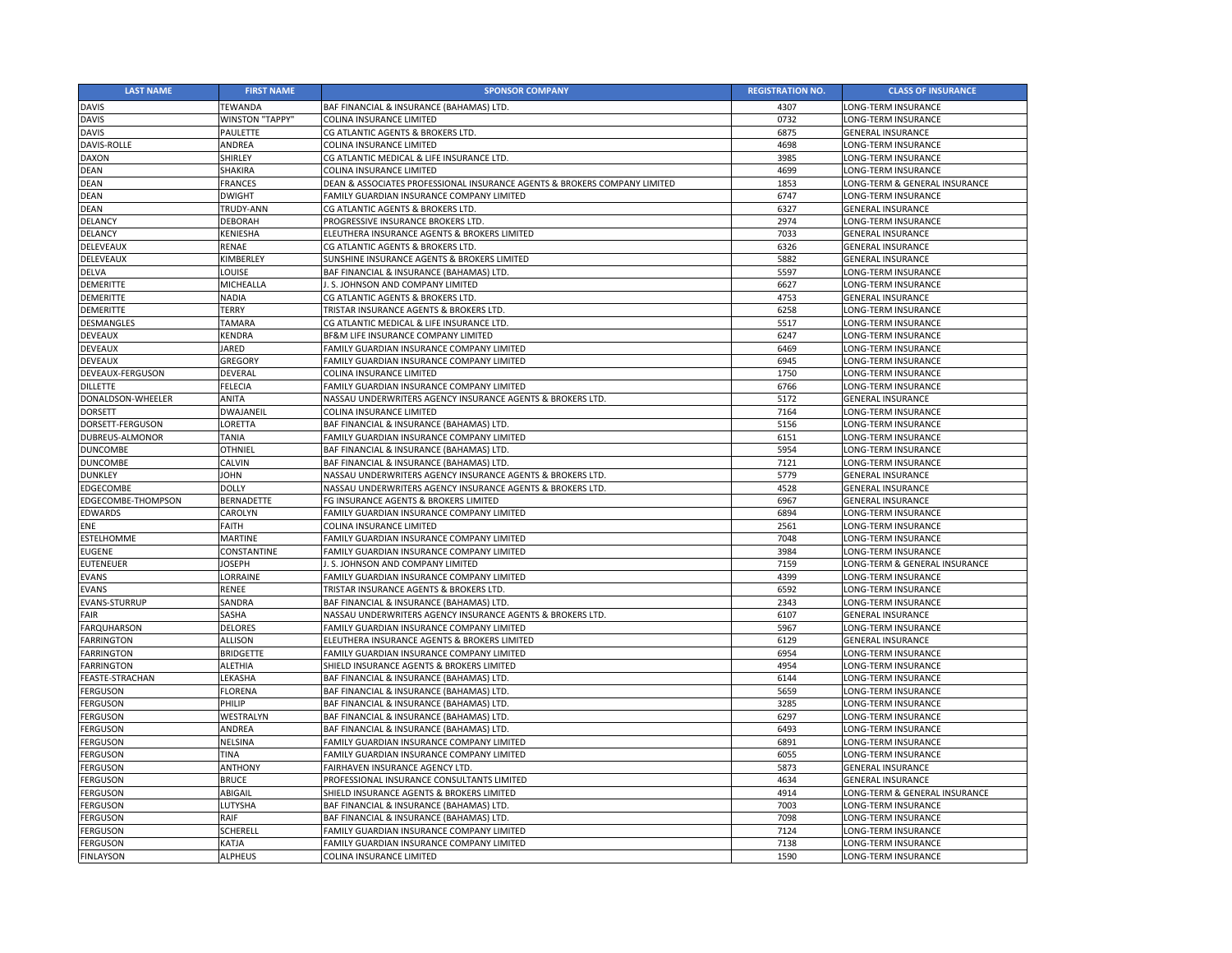| <b>LAST NAME</b>         | <b>FIRST NAME</b> | <b>SPONSOR COMPANY</b>                                        | <b>REGISTRATION NO.</b> | <b>CLASS OF INSURANCE</b>     |
|--------------------------|-------------------|---------------------------------------------------------------|-------------------------|-------------------------------|
| <b>FITZGERALD</b>        | <b>JEROME</b>     | A. SCOTT FITZGERALD INSURANCE BROKERS & AGENTS LIMITED        | 6695                    | LONG-TERM & GENERAL INSURANCE |
| <b>FLOWERS</b>           | <b>DASHWELL</b>   | BAF FINANCIAL & INSURANCE (BAHAMAS) LTD.                      | 2056                    | LONG-TERM INSURANCE           |
| <b>FLOWERS</b>           | <b>SHARON</b>     | COLINA INSURANCE LIMITED                                      | 5939                    | LONG-TERM INSURANCE           |
| <b>FORBES</b>            | <b>ANTORN</b>     | HARVEST INSURANCE AGENTS & BROKERS LTD.                       | 6735                    | <b>GENERAL INSURANCE</b>      |
| <b>FORBES</b>            | O'MAN             | BAF FINANCIAL & INSURANCE (BAHAMAS) LTD.                      | 4882                    | LONG-TERM INSURANCE           |
| <b>FORBES</b>            | <b>BEATRICE</b>   | COLINA INSURANCE LIMITED                                      | 1800                    | LONG-TERM INSURANCE           |
| <b>FORBES</b>            | <b>ELNICKA</b>    | COLINA INSURANCE LIMITED                                      | 0507                    | LONG-TERM INSURANCE           |
| <b>FORBES</b>            | <b>RHODELIA</b>   | FAMILY GUARDIAN INSURANCE COMPANY LIMITED                     | 2853                    | LONG-TERM INSURANCE           |
| <b>FORBES</b>            | <b>VIVIENNE</b>   | CG ATLANTIC MEDICAL & LIFE INSURANCE LTD.                     | 4791                    | LONG-TERM INSURANCE           |
| <b>FORBES</b>            | <b>ROOSEVELT</b>  | NASSAU UNDERWRITERS AGENCY INSURANCE AGENTS & BROKERS LTD.    | 5397                    | <b>GENERAL INSURANCE</b>      |
| <b>FOSTER</b>            | NASHEKA           | FAMILY GUARDIAN INSURANCE COMPANY LIMITED                     | 7029                    | LONG-TERM INSURANCE           |
| <b>FOWLER</b>            | <b>DANISHA</b>    | FAMILY GUARDIAN INSURANCE COMPANY LIMITED                     | 7106                    | LONG-TERM INSURANCE           |
| <b>FOX</b>               | MARGARET          | PROFESSIONAL INSURANCE CONSULTANTS LIMITED                    | 4075                    | <b>GENERAL INSURANCE</b>      |
| <b>FRANCIS</b>           | MICHAEL           | BAF FINANCIAL & INSURANCE (BAHAMAS) LTD.                      | 4922                    | LONG-TERM INSURANCE           |
| <b>FRANCIS</b>           | <b>RALEIGH</b>    | SHIELD INSURANCE AGENTS & BROKERS LIMITED                     | 4204                    | LONG-TERM & GENERAL INSURANCE |
| <b>FRANCOIS</b>          | VERNICE           | FAMILY GUARDIAN INSURANCE COMPANY LIMITED                     | 7067                    | LONG-TERM INSURANCE           |
| <b>FRAZIER</b>           | <b>NADINE</b>     | BF&M LIFE INSURANCE COMPANY LIMITED                           | 3187                    | LONG-TERM & GENERAL INSURANCE |
| <b>GALLAGHER</b>         | <b>ADINA</b>      | <b>COLINA INSURANCE LIMITED</b>                               | 2587                    | LONG-TERM INSURANCE           |
| <b>GARDINER</b>          | <b>JACQUELINE</b> | COLINA GENERAL INSURANCE AGENTS & BROKERS LIMITED             | 6265                    | LONG-TERM & GENERAL INSURANCE |
| <b>GARDINER</b>          | <b>DAPHENIE</b>   | COLINA GENERAL INSURANCE AGENTS & BROKERS LIMITED             | 7161                    | <b>GENERAL INSURANCE</b>      |
| <b>GARDINER-THOMPSON</b> | <b>HELEN</b>      | BAF FINANCIAL & INSURANCE (BAHAMAS) LTD.                      | 3663                    | LONG-TERM INSURANCE           |
| <b>GAY-FORD</b>          | <b>ROY-ANN</b>    | BAF FINANCIAL & INSURANCE (BAHAMAS) LTD.                      | 5713                    | <b>LONG-TERM INSURANCE</b>    |
| <b>GIBSON</b>            | <b>ALTHEA</b>     | <b>COLINA INSURANCE LIMITED</b>                               | 6341                    | LONG-TERM INSURANCE           |
| <b>GIBSON</b>            | <b>MAXINE</b>     | FAMILY GUARDIAN INSURANCE COMPANY LIMITED                     | 6135                    | LONG-TERM INSURANCE           |
| <b>GIBSON</b>            | <b>ANTHONY</b>    | FAMILY GUARDIAN INSURANCE COMPANY LIMITED                     | 4086                    | <b>LONG-TERM INSURANCE</b>    |
| <b>GIBSON</b>            | SONJA             | STAR GENERAL HEALTH & LIFE INSURANCE AGENTS & BROKERS LIMITED | 5470                    | LONG-TERM INSURANCE           |
| <b>GIBSON</b>            | <b>ORAMAE</b>     | FAMILY GUARDIAN INSURANCE COMPANY LIMITED                     | 7075                    | <b>LONG-TERM INSURANCE</b>    |
| <b>GIBSON</b>            | <b>DELORIS</b>    | LIV INSURANCE BROKERS & AGENTS LIMITED                        | 7092                    | LONG-TERM INSURANCE           |
| <b>GIBSON-SANDS</b>      | <b>YVONNE</b>     | COLINA INSURANCE LIMITED                                      | 4026                    | <b>LONG-TERM INSURANCE</b>    |
| <b>GILBERT</b>           | <b>GUILDEN</b>    | CHANDLER GILBERT INSURANCE ASSOCIATES LIMITED                 | 6560                    | LONG-TERM & GENERAL INSURANCE |
| <b>GIPSON</b>            | <b>JOHN</b>       | STAR GENERAL INSURANCE AGENTS & BROKERS (BAHAMAS) LIMITED     | 7068                    | LONG-TERM & GENERAL INSURANCE |
| <b>GITTENS</b>           | LASHANNA          | BAF FINANCIAL & INSURANCE (BAHAMAS) LTD.                      | 6590                    | LONG-TERM INSURANCE           |
| <b>GOMEZ</b>             | VILLADALE         | <b>COLINA INSURANCE LIMITED</b>                               | 2880                    | LONG-TERM INSURANCE           |
| <b>GORDON</b>            | VOYLEE            | VOYLEE GORDON INSURANCE AGENCY LIMITED                        | 5690                    | <b>GENERAL INSURANCE</b>      |
| <b>GORDON</b>            | <b>TYLER</b>      | VOYLEE GORDON INSURANCE AGENCY LIMITED                        | 7133                    | <b>GENERAL INSURANCE</b>      |
| <b>GORDON-FINLAYSON</b>  | FERNELLA          | <b>GLOBAL INSURANCE AGENCY LIMITED</b>                        | 6451                    | <b>GENERAL INSURANCE</b>      |
| <b>GRAY</b>              | CHRYSTAL          | FAMILY GUARDIAN INSURANCE COMPANY LIMITED                     | 6769                    | LONG-TERM INSURANCE           |
| <b>GRAY</b>              | <b>DIANA</b>      | NASSAU UNDERWRITERS AGENCY INSURANCE AGENTS & BROKERS LTD.    | 0936                    | <b>GENERAL INSURANCE</b>      |
| <b>GRIFFIN</b>           | <b>DESILEE</b>    | BAF FINANCIAL & INSURANCE (BAHAMAS) LTD.                      | 6932                    | LONG-TERM INSURANCE           |
| <b>GRIFFIN-BETHELL</b>   | <b>MARIA</b>      | BAF FINANCIAL & INSURANCE (BAHAMAS) LTD.                      | 2481                    | <b>LONG-TERM INSURANCE</b>    |
| <b>HALL-SMITH</b>        | MONDIRA           | FAMILY GUARDIAN INSURANCE COMPANY LIMITED                     | 6842                    | LONG-TERM INSURANCE           |
| <b>HAMILTON</b>          | SHANAY            | NEW PROVIDENCE LIFE INSURANCE COMPANY LIMITED                 | 6416                    | LONG-TERM INSURANCE           |
| <b>HAMILTON</b>          | <b>SHERESE</b>    | LIV INSURANCE BROKERS & AGENTS LIMITED                        | 7065                    | LONG-TERM INSURANCE           |
| <b>HANNA</b>             | <b>SERGIO</b>     | BAF FINANCIAL & INSURANCE (BAHAMAS) LTD.                      | 3674                    | LONG-TERM INSURANCE           |
| <b>HANNA</b>             | JACQUELINE        | <b>COLINA INSURANCE LIMITED</b>                               | 3056                    | <b>LONG-TERM INSURANCE</b>    |
| <b>HANNA</b>             | SHARLENE          | COLINA INSURANCE LIMITED                                      | 4178                    | LONG-TERM INSURANCE           |
| <b>HANNA</b>             | <b>BERNARD</b>    | COLINA INSURANCE LIMITED                                      | 1353                    | LONG-TERM INSURANCE           |
| <b>HANNA</b>             | <b>ALEXIS</b>     | <b>COLINA INSURANCE LIMITED</b>                               | 6902                    | LONG-TERM INSURANCE           |
| <b>HANNA</b>             | <b>JOHN</b>       | <b>COLINA INSURANCE LIMITED</b>                               | 2739                    | LONG-TERM INSURANCE           |
| <b>HANNA</b>             | <b>BARBARA</b>    | FAMILY GUARDIAN INSURANCE COMPANY LIMITED                     | 5146                    | LONG-TERM INSURANCE           |
| <b>HARPER</b>            | <b>RORY</b>       | NEW PROVIDENCE LIFE INSURANCE COMPANY LIMITED                 | 6930                    | <b>LONG-TERM INSURANCE</b>    |
| <b>HARRIS</b>            | <b>STANRICKA</b>  | BAF FINANCIAL & INSURANCE (BAHAMAS) LTD.                      | 6223                    | LONG-TERM INSURANCE           |
| <b>HARRIS</b>            | PAULA             | <b>COLINA INSURANCE LIMITED</b>                               | 5234                    | <b>LONG-TERM INSURANCE</b>    |
| <b>HARRIS</b>            | LAVONNE           | <b>COLINA INSURANCE LIMITED</b>                               | 3129                    | LONG-TERM INSURANCE           |
| <b>HARRIS</b>            | <b>ROSENA</b>     | FAMILY GUARDIAN INSURANCE COMPANY LIMITED                     | 6354                    | LONG-TERM INSURANCE           |
| <b>HART-FOX</b>          | <b>MONICA</b>     | FAMILY GUARDIAN INSURANCE COMPANY LIMITED                     | 6689                    | <b>LONG-TERM INSURANCE</b>    |
| <b>HENFIELD</b>          | <b>SHARLESE</b>   | <b>BMG INSURANCE AGENCY LTD.</b>                              | 6773                    | LONG-TERM INSURANCE           |
| <b>HENFIELD</b>          | <b>DARNELL</b>    | FAMILY GUARDIAN INSURANCE COMPANY LIMITED                     | 6495                    | LONG-TERM INSURANCE           |
| <b>HENFIELD</b>          | PEGGY             | SUNSHINE INSURANCE AGENTS & BROKERS LIMITED                   | 4593                    | <b>GENERAL INSURANCE</b>      |
| HEPBURN JR.              | <b>JOHN</b>       | FAMILY GUARDIAN INSURANCE COMPANY LIMITED                     | 2811                    | LONG-TERM INSURANCE           |
|                          |                   |                                                               |                         |                               |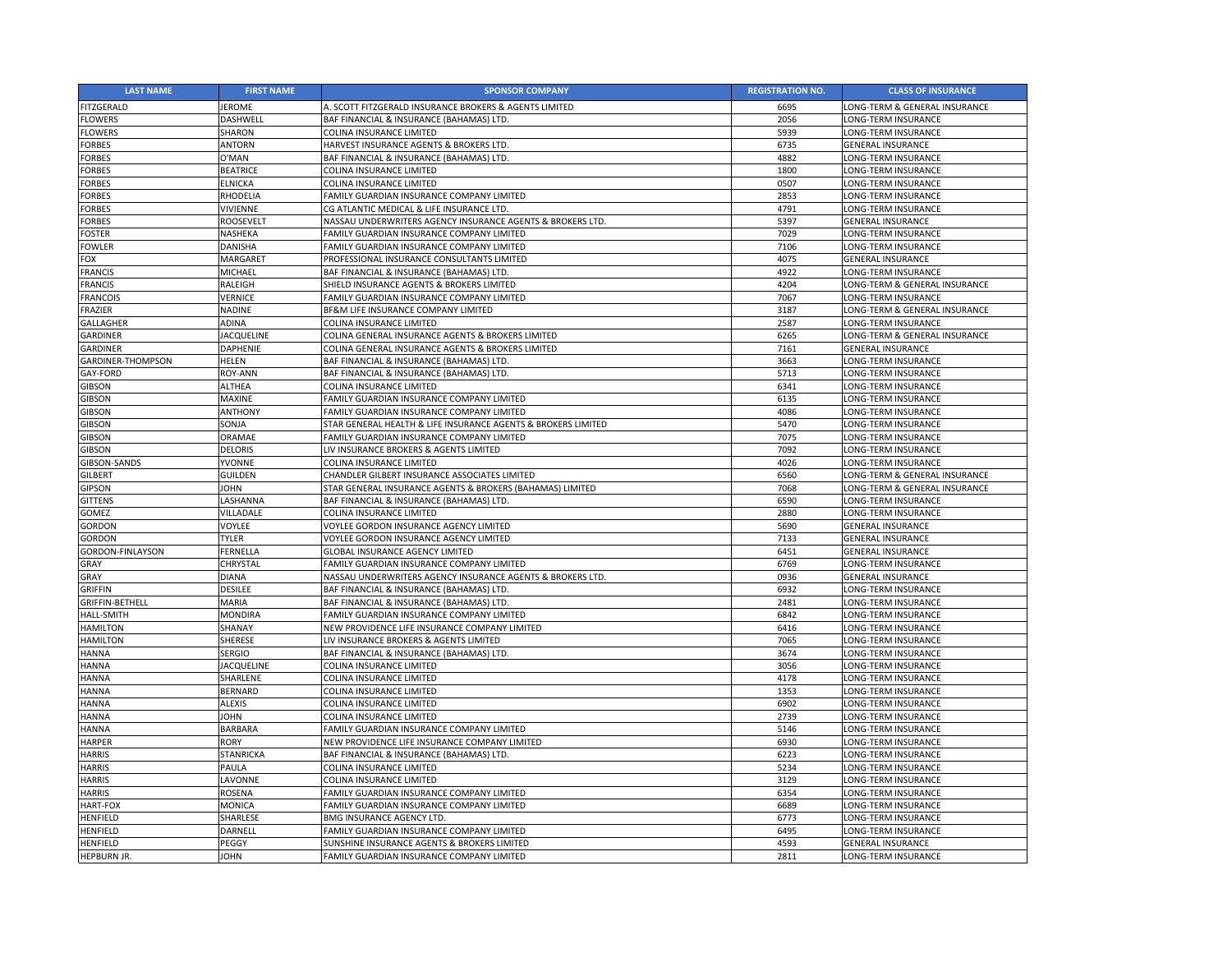| <b>LAST NAME</b>       | <b>FIRST NAME</b> | <b>SPONSOR COMPANY</b>                                                   | <b>REGISTRATION NO.</b> | <b>CLASS OF INSURANCE</b>     |
|------------------------|-------------------|--------------------------------------------------------------------------|-------------------------|-------------------------------|
| <b>HEPBURN-VILVERT</b> | <b>PATRICE</b>    | FAMILY GUARDIAN INSURANCE COMPANY LIMITED                                | 4704                    | LONG-TERM INSURANCE           |
| <b>HIELD</b>           | <b>ALVIN</b>      | COLINA INSURANCE LIMITED                                                 | 2176                    | LONG-TERM INSURANCE           |
| <b>HIELD</b>           | <b>NIKIA</b>      | TAVARES & HIGGS INSURANCE AGENTS AND BROKERS LIMITED                     | 7015                    | <b>GENERAL INSURANCE</b>      |
| <b>HIGGS</b>           | <b>FREDRICKA</b>  | BAF FINANCIAL & INSURANCE (BAHAMAS) LTD.                                 | 7038                    | LONG-TERM INSURANCE           |
| <b>HILTON</b>          | PHILIP            | HARVEST INSURANCE AGENTS & BROKERS LTD.                                  | 4613                    | LONG-TERM INSURANCE           |
| <b>HOLBERT</b>         | MAYFIELD          | <b>SLAND INSURANCE AGENTS LTD.</b>                                       | 6818                    | <b>GENERAL INSURANCE</b>      |
| <b>HOWELLS</b>         | <b>CERYS</b>      | . S. JOHNSON AND COMPANY LIMITED                                         | 6414                    | <b>GENERAL INSURANCE</b>      |
| <b>HUMES</b>           | <b>ELOISE</b>     | NASSAU UNDERWRITERS AGENCY INSURANCE AGENTS & BROKERS LTD.               | 4612                    | <b>GENERAL INSURANCE</b>      |
| <b>HUTCHINSON</b>      | <b>ADMIRAH</b>    | COLINA INSURANCE LIMITED                                                 | 5859                    | LONG-TERM INSURANCE           |
| <b>HUTCHINSON</b>      | <b>ARLETTE</b>    | <b>COLINA INSURANCE LIMITED</b>                                          | 2374                    | LONG-TERM INSURANCE           |
| <b>HUTCHINSON</b>      | <b>BERNICE</b>    | FAMILY GUARDIAN INSURANCE COMPANY LIMITED                                | 2520                    | LONG-TERM INSURANCE           |
| <b>IERNA</b>           | <b>NICOLA</b>     | BAF FINANCIAL & INSURANCE (BAHAMAS) LTD.                                 | 6648                    | <b>LONG-TERM INSURANCE</b>    |
| <b>INGRAHAM</b>        | <b>KORY</b>       | FAMILY GUARDIAN INSURANCE COMPANY LIMITED                                | 7000                    | LONG-TERM INSURANCE           |
| <b>INGRAHAM-MAJOR</b>  | <b>ALANA</b>      | HARVEST INSURANCE AGENTS & BROKERS LTD.                                  | 4788                    | LONG-TERM INSURANCE           |
| <b>JARRETT</b>         | <b>LINDA</b>      | STAR GENERAL HEALTH & LIFE INSURANCE AGENTS & BROKERS LIMITED            | 4635                    | LONG-TERM INSURANCE           |
| <b>JOHNSON</b>         | <b>JAZELLE</b>    | AFS INSURANCE AGENTS & BROKERS LTD.                                      | 6964                    | LONG-TERM & GENERAL INSURANCE |
| <b>JOHNSON</b>         | <b>VEOSHE</b>     | COLINA INSURANCE LIMITED                                                 | 5036                    | LONG-TERM INSURANCE           |
| <b>JOHNSON</b>         | <b>OSMOND</b>     | FAMILY GUARDIAN INSURANCE COMPANY LIMITED                                | 3379                    | LONG-TERM INSURANCE           |
| <b>JOHNSON</b>         | AKIAH             | FAMILY GUARDIAN INSURANCE COMPANY LIMITED                                | 6048                    | LONG-TERM INSURANCE           |
| <b>JOHNSON</b>         | <b>JEROME</b>     | FAMILY GUARDIAN INSURANCE COMPANY LIMITED                                | 6479                    | LONG-TERM INSURANCE           |
| <b>JOHNSON</b>         | <b>GARTH</b>      | FAMILY GUARDIAN INSURANCE COMPANY LIMITED                                | 6877                    | LONG-TERM INSURANCE           |
| <b>JOHNSON</b>         | <b>LINDA</b>      | FAMILY GUARDIAN INSURANCE COMPANY LIMITED                                | 5467                    | LONG-TERM INSURANCE           |
| <b>JOHNSON</b>         | <b>BRANDON</b>    | INSURANCE MANAGEMENT (BAHAMAS) LIMITED                                   | 5959                    | LONG-TERM & GENERAL INSURANCE |
| <b>JOHNSON</b>         | <b>CHARLES</b>    | J. S. JOHNSON AND COMPANY LIMITED                                        | 6667                    | LONG-TERM & GENERAL INSURANCE |
| <b>JOHNSON</b>         | LIVINGSTON        | LIV INSURANCE BROKERS & AGENTS LIMITED                                   | 2029                    | LONG-TERM INSURANCE           |
| <b>JOHNSON</b>         | <b>STEPHEN</b>    | WOODSIDE INSURANCE BROKERAGE, LTD.                                       | 4818                    | LONG-TERM INSURANCE           |
| <b>JOHNSON</b>         | CHARLYSA          | BAF FINANCIAL & INSURANCE (BAHAMAS) LTD.                                 | 7007                    | LONG-TERM INSURANCE           |
| <b>JOHNSON</b>         | <b>RASHAN</b>     | FAMILY GUARDIAN INSURANCE COMPANY LIMITED                                | 7104                    | <b>LONG-TERM INSURANCE</b>    |
| <b>JOHNSON</b>         | LASHANDA          | FAMILY GUARDIAN INSURANCE COMPANY LIMITED                                | 7155                    | <b>LONG-TERM INSURANCE</b>    |
| JOHNSON-CLARKE         | <b>MARINA</b>     | BAF FINANCIAL & INSURANCE (BAHAMAS) LTD.                                 | 3267                    | LONG-TERM INSURANCE           |
| JOHNSON-GRAY           | <b>GILLIAN</b>    | CG ATLANTIC MEDICAL & LIFE INSURANCE LTD.                                | 5323                    | LONG-TERM INSURANCE           |
| <b>JONES</b>           | <b>MARISOL</b>    | FAMILY GUARDIAN INSURANCE COMPANY LIMITED                                | 7072                    | LONG-TERM INSURANCE           |
| <b>JONES-NIXON</b>     | <b>SHEVA</b>      | FAMILY GUARDIAN INSURANCE COMPANY LIMITED                                | 6428                    | LONG-TERM INSURANCE           |
| <b>JOSEPH</b>          | <b>KENSLY</b>     | FAMILY GUARDIAN INSURANCE COMPANY LIMITED                                | 7076                    | LONG-TERM INSURANCE           |
| <b>JOSEPH</b>          | <b>JOSE</b>       | FAMILY GUARDIAN INSURANCE COMPANY LIMITED                                | 7158                    | LONG-TERM INSURANCE           |
| JOSEPH-ST. FORT        | <b>DIANNA</b>     | BAF FINANCIAL & INSURANCE (BAHAMAS) LTD.                                 | 6871                    | LONG-TERM INSURANCE           |
| JOSEY-BARNETT          | <b>NAKIRA</b>     | FAMILY GUARDIAN INSURANCE COMPANY LIMITED                                | 6854                    | LONG-TERM INSURANCE           |
| <b>KELLY</b>           | <b>ELIZABETH</b>  | FAMILY GUARDIAN INSURANCE COMPANY LIMITED                                | 6768                    | LONG-TERM INSURANCE           |
| <b>KELLY</b>           | <b>RODNEY</b>     | FAMILY GUARDIAN INSURANCE COMPANY LIMITED                                | 6517                    | LONG-TERM INSURANCE           |
| <b>KELLY</b>           | SHORNTAE          | FAMILY GUARDIAN INSURANCE COMPANY LIMITED                                | 5949                    | <b>LONG-TERM INSURANCE</b>    |
| <b>KELLY JR.</b>       | <b>HIRAM</b>      | <b>WORLDWIDE INSURANCE AGENCY AND BROKERS LIMITED</b>                    | 4969                    | LONG-TERM INSURANCE           |
| KELLY-TURNQUEST        | KELDERA           | FAMILY GUARDIAN INSURANCE COMPANY LIMITED                                | 7089                    | LONG-TERM INSURANCE           |
| <b>KEMP</b>            | <b>KENRA</b>      | FAMILY GUARDIAN INSURANCE COMPANY LIMITED                                | 7013                    | LONG-TERM INSURANCE           |
| <b>KING</b>            | <b>RHODRIQUEZ</b> | CG ATLANTIC MEDICAL & LIFE INSURANCE LTD.                                | 1513                    | LONG-TERM INSURANCE           |
| <b>KNOWLES</b>         | <b>JOAN</b>       | BAF FINANCIAL & INSURANCE (BAHAMAS) LTD.                                 | 5921                    | LONG-TERM INSURANCE           |
| <b>KNOWLES</b>         | <b>ALFREDA</b>    | COLINA INSURANCE LIMITED                                                 | 3460                    | LONG-TERM INSURANCE           |
| <b>KNOWLES</b>         | <b>JEROME</b>     | CONFIDENCE INSURANCE BAHAMAS AGENCY LIMITED                              | 1093                    | LONG-TERM & GENERAL INSURANCE |
| <b>KNOWLES</b>         | <b>MARK</b>       | FAMILY GUARDIAN INSURANCE COMPANY LIMITED                                | 0447                    | <b>LONG-TERM INSURANCE</b>    |
| <b>KNOWLES</b>         | RAYMOND           | FAMILY GUARDIAN INSURANCE COMPANY LIMITED                                | 1133                    | LONG-TERM INSURANCE           |
| <b>KNOWLES</b>         | PAUL              | FAMILY GUARDIAN INSURANCE COMPANY LIMITED                                | 0706                    | LONG-TERM INSURANCE           |
| <b>KNOWLES</b>         | <b>DEBORAH</b>    | FREEPORT INSURANCE AGENTS & BROKERS LIMITED                              | 6377                    | <b>GENERAL INSURANCE</b>      |
| <b>KNOWLES</b>         | <b>FELICIA</b>    | LAMPKIN, KNOWLES & COMPANY INSURANCE BROKERS & BENEFITS CONSULTANTS LTD. | 5524                    | LONG-TERM INSURANCE           |
| <b>KNOWLES</b>         | LLOYD             | SHIELD INSURANCE AGENTS & BROKERS LIMITED                                | 5051                    | LONG-TERM & GENERAL INSURANCE |
| <b>KNOWLES</b>         | <b>BROOKE</b>     | RMS INSURANCE AGENTS & BROKERS LIMITED                                   | 7051                    | <b>GENERAL INSURANCE</b>      |
| <b>KNOWLES</b>         | SHAKEILYA         | <b>COLINA INSURANCE LIMITED</b>                                          | 7024                    | LONG-TERM INSURANCE           |
| <b>KNOWLES</b>         | <b>ROWENA</b>     | STAR GENERAL HEALTH & LIFE INSURANCE AGENTS & BROKERS LIMITED            | 7082                    | LONG-TERM INSURANCE           |
| <b>KNOWLES</b>         | <b>DION</b>       | COLINA INSURANCE LIMITED                                                 | 7083                    | LONG-TERM INSURANCE           |
| <b>KNOWLES</b>         | <b>JOYA</b>       | <b>GLOBAL INSURANCE AGENCY LIMITED</b>                                   | 7185                    | LONG-TERM & GENERAL INSURANCE |
| KNOWLES-STURRUP        | SHARMAINE         | FAMILY GUARDIAN INSURANCE COMPANY LIMITED                                | 4446                    | LONG-TERM INSURANCE           |
| LAING                  | <b>NADVA</b>      | FAMILY GUARDIAN INSURANCE COMPANY LIMITED                                | 6515                    | LONG-TERM INSURANCE           |
|                        |                   |                                                                          |                         |                               |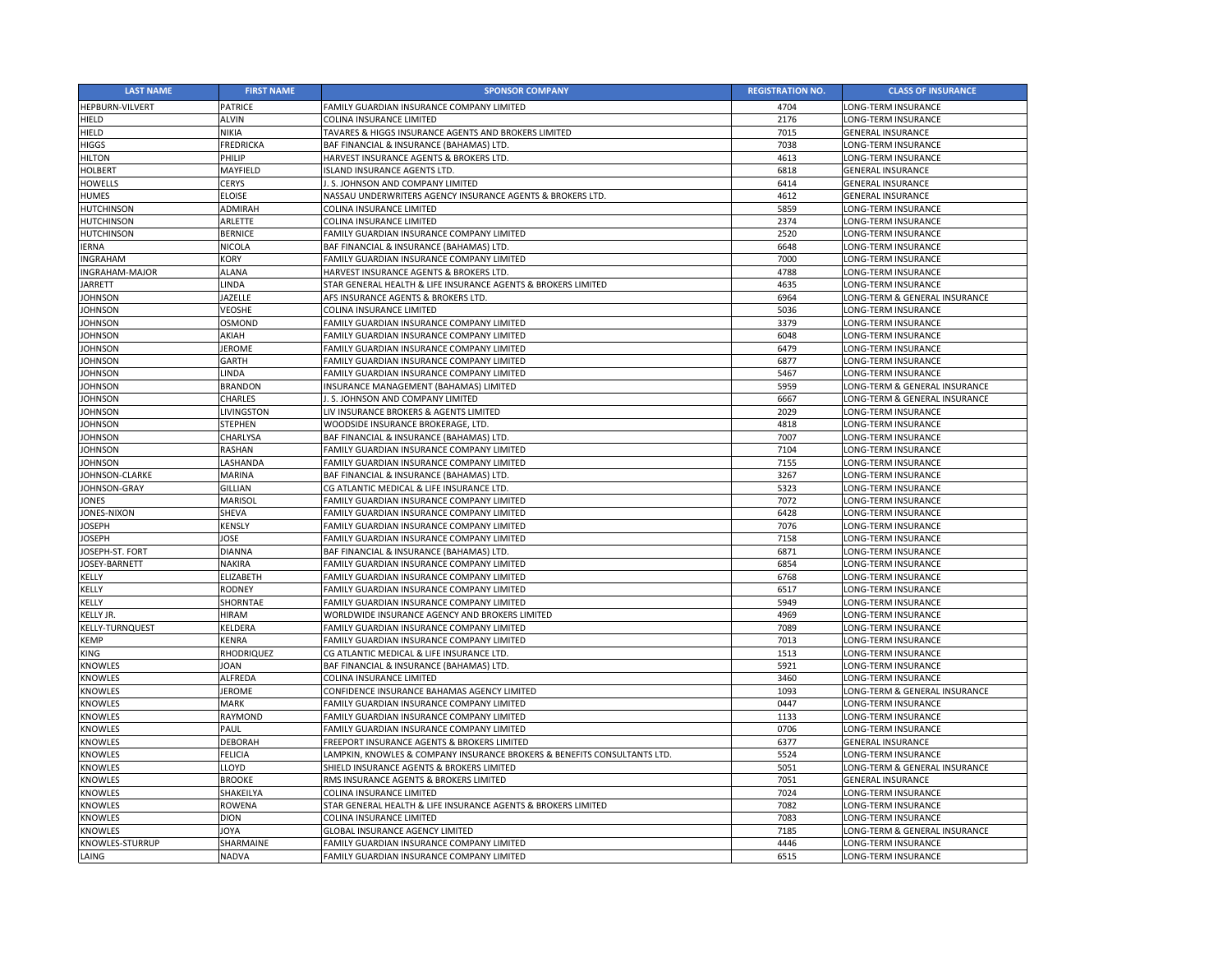| <b>LAST NAME</b>   | <b>FIRST NAME</b>  | <b>SPONSOR COMPANY</b>                                                   | <b>REGISTRATION NO.</b> | <b>CLASS OF INSURANCE</b>     |
|--------------------|--------------------|--------------------------------------------------------------------------|-------------------------|-------------------------------|
| LAKIN              | <b>DAVIN</b>       | <b>TAVARES &amp; HIGGS INSURANCE AGENTS AND BROKERS LIMITED</b>          | 6148                    | LONG-TERM & GENERAL INSURANCE |
| LAMPKIN            | <b>JEANINE</b>     | LAMPKIN, KNOWLES & COMPANY INSURANCE BROKERS & BENEFITS CONSULTANTS LTD. | 4163                    | LONG-TERM INSURANCE           |
| LAURENCEAU         | <b>MARY</b>        | FAMILY GUARDIAN INSURANCE COMPANY LIMITED                                | 3153                    | LONG-TERM INSURANCE           |
| <b>LEWIS</b>       | PHILISHIA          | BAF FINANCIAL & INSURANCE (BAHAMAS) LTD.                                 | 7027                    | LONG-TERM INSURANCE           |
| <b>LIGHTBOURN</b>  | <b>AISHA</b>       | COLINA INSURANCE LIMITED                                                 | 6227                    | LONG-TERM INSURANCE           |
| <b>LIGHTBOURN</b>  | <b>MARJORIE</b>    | FAMILY GUARDIAN INSURANCE COMPANY LIMITED                                | 5387                    | LONG-TERM INSURANCE           |
| <b>LIGHTBOURNE</b> | <b>MICHAEL</b>     | BAF FINANCIAL & INSURANCE (BAHAMAS) LTD.                                 | 6583                    | LONG-TERM INSURANCE           |
| <b>LIGHTBOURNE</b> | MATHANIA           | <b>GLOBAL INSURANCE AGENCY LIMITED</b>                                   | 4670                    | LONG-TERM & GENERAL INSURANCE |
| <b>LIGHTBOURNE</b> | <b>SEAN</b>        | LIV INSURANCE BROKERS & AGENTS LIMITED                                   | 6306                    | LONG-TERM INSURANCE           |
| LIGHTBOURNE-ALBURY | LAKESHIA           | FAMILY GUARDIAN INSURANCE COMPANY LIMITED                                | 6893                    | LONG-TERM INSURANCE           |
| <b>LOCKHART</b>    | <b>CLOTHIE</b>     | COLINA INSURANCE LIMITED                                                 | 3566                    | LONG-TERM INSURANCE           |
| <b>LOCKHART</b>    | LINDA              | FAMILY GUARDIAN INSURANCE COMPANY LIMITED                                | 6572                    | LONG-TERM INSURANCE           |
| <b>LOCKHART</b>    | <b>ANTONIO</b>     | FAMILY GUARDIAN INSURANCE COMPANY LIMITED                                | 4811                    | LONG-TERM INSURANCE           |
| <b>LOCKHART</b>    | <b>TYREL</b>       | FAMILY GUARDIAN INSURANCE COMPANY LIMITED                                | 7148                    | LONG-TERM INSURANCE           |
| <b>LONGLEY</b>     | <b>ANTHONY</b>     | COLINA INSURANCE LIMITED                                                 | 2002                    | LONG-TERM INSURANCE           |
| <b>LONGLEY II</b>  | <b>HARTMAN</b>     | NASSAU UNDERWRITERS AGENCY INSURANCE AGENTS & BROKERS LTD.               | 6092                    | <b>GENERAL INSURANCE</b>      |
| <b>LOUIS</b>       | <b>MARINA</b>      | FAMILY GUARDIAN INSURANCE COMPANY LIMITED                                | 5989                    | LONG-TERM INSURANCE           |
| <b>LOUIS</b>       | MARGARET           | FAMILY GUARDIAN INSURANCE COMPANY LIMITED                                | 7086                    | LONG-TERM INSURANCE           |
| LOWE               | MERRANDA           | COLINA INSURANCE LIMITED                                                 | 6669                    | LONG-TERM INSURANCE           |
| LOWE               | <b>MATTHEW</b>     | .S. JOHNSON AND COMPANY LIMITED                                          | 5844                    | <b>GENERAL INSURANCE</b>      |
| LOWE-ROGERS        | <b>KARA</b>        | ABACO INSURANCE AGENCY LIMITED                                           | 4872                    | LONG-TERM & GENERAL INSURANCE |
| <b>MACKENZIE</b>   | <b>ELSA</b>        | COLINA GENERAL INSURANCE AGENTS & BROKERS LIMITED                        | 2005                    | LONG-TERM & GENERAL INSURANCE |
| <b>MACKEY</b>      | SAMANTHA           | BAF FINANCIAL & INSURANCE (BAHAMAS) LTD.                                 | 6981                    | <b>LONG-TERM INSURANCE</b>    |
| <b>MACKEY</b>      | SHEKERA            | FAMILY GUARDIAN INSURANCE COMPANY LIMITED                                | 5934                    | LONG-TERM INSURANCE           |
| <b>MAJOR</b>       | <b>PATRICE</b>     | BAF FINANCIAL & INSURANCE (BAHAMAS) LTD.                                 | 4738                    | LONG-TERM INSURANCE           |
| <b>MAJOR</b>       | MARCO              | BAF FINANCIAL & INSURANCE (BAHAMAS) LTD.                                 | 6418                    | LONG-TERM INSURANCE           |
| <b>MAJOR</b>       | <b>SINDY</b>       | BAF FINANCIAL & INSURANCE (BAHAMAS) LTD.                                 | 5450                    | LONG-TERM INSURANCE           |
| <b>MAJOR</b>       | <b>KEITH</b>       | <b>BMG INSURANCE AGENTS &amp; BROKERS LTD.</b>                           | 1438                    | <b>LONG-TERM INSURANCE</b>    |
| <b>MAJOR</b>       | <b>ANN</b>         | FAMILY GUARDIAN INSURANCE COMPANY LIMITED                                | 3574                    | LONG-TERM INSURANCE           |
| MARSHALL-BAIN      | <b>EVA</b>         | BAF FINANCIAL & INSURANCE (BAHAMAS) LTD.                                 | 6786                    | LONG-TERM INSURANCE           |
| MARTINBOROUGH      | <b>RYAN</b>        | LIV INSURANCE BROKERS & AGENTS LIMITED                                   | 6407                    | LONG-TERM INSURANCE           |
| MARTINEZ-PARKER    | MELESIA            | FAMILY GUARDIAN INSURANCE COMPANY LIMITED                                | 6830                    | LONG-TERM INSURANCE           |
| <b>MARTINS</b>     | <b>CHERYL</b>      | COLINA INSURANCE LIMITED                                                 | 7169                    | LONG-TERM INSURANCE           |
| <b>MAYCOCK</b>     | <b>DARLENE</b>     | SAFEGUARD INSURANCE BROKERS LTD.                                         | 5136                    | LONG-TERM & GENERAL INSURANCE |
| <b>MAYHEW</b>      | <b>MARLENE</b>     | FAMILY GUARDIAN INSURANCE COMPANY LIMITED                                | 6956                    | <b>LONG-TERM INSURANCE</b>    |
| <b>MCCARDY</b>     | CARDINAL           | <b>HOPE INSURANCE AGENTS &amp; BROKERS LTD.</b>                          | 4164                    | LONG-TERM & GENERAL INSURANCE |
| <b>MCCARDY</b>     | <b>ADRIA</b>       | HOPE INSURANCE AGENTS & BROKERS LTD.                                     | 7001                    | LONG-TERM INSURANCE           |
| <b>MCCARTNEY</b>   | <b>KINO</b>        | COLINA INSURANCE LIMITED                                                 | 3976                    | <b>LONG-TERM INSURANCE</b>    |
| <b>MCCLAIN</b>     | VALDERIE           | COLINA INSURANCE LIMITED                                                 | 5555                    | LONG-TERM INSURANCE           |
| <b>MCFALL</b>      | <b>GENEAN</b>      | WOODSIDE INSURANCE BROKERAGE, LTD.                                       | 4179                    | LONG-TERM & GENERAL INSURANCE |
| <b>MCINTOSH</b>    | <b>ERONJHA</b>     | A. M. NEST INSURANCE AGENTS & BROKERS LTD.                               | 6658                    | <b>LONG-TERM INSURANCE</b>    |
| <b>MCINTOSH</b>    | <b>WANDA</b>       | FAMILY GUARDIAN INSURANCE COMPANY LIMITED                                | 5920                    | LONG-TERM INSURANCE           |
| <b>MCINTOSH</b>    | <b>CHRISTINA</b>   | INSURANCE MANAGEMENT (BAHAMAS) LIMITED                                   | 5547                    | LONG-TERM & GENERAL INSURANCE |
| <b>MCKELLAR</b>    | <b>ALISTER</b>     | .S. JOHNSON AND COMPANY LIMITED                                          | 6546                    | LONG-TERM & GENERAL INSURANCE |
| <b>MCKENZIE</b>    | <b>VANCE</b>       | <b>BAHAMAS INSURANCE BROKERS AND AGENTS LIMITED</b>                      | 2591                    | LONG-TERM INSURANCE           |
| <b>MCKENZIE</b>    | <b>RENAE</b>       | FAMILY GUARDIAN INSURANCE COMPANY LIMITED                                | 6701                    | LONG-TERM INSURANCE           |
| <b>MCKENZIE</b>    | SADICA             | FAMILY GUARDIAN INSURANCE COMPANY LIMITED                                | 5868                    | LONG-TERM INSURANCE           |
| <b>MCKENZIE</b>    | <b>ATVANTA</b>     | SAFEGUARD INSURANCE BROKERS LTD.                                         | 5537                    | LONG-TERM & GENERAL INSURANCE |
| <b>MCPHEE</b>      | <b>ROSHELL</b>     | SUNSHINE INSURANCE AGENTS & BROKERS LIMITED                              | 4864                    | <b>GENERAL INSURANCE</b>      |
| <b>MCQUEEN</b>     | <b>CLAUDINE</b>    | FAMILY GUARDIAN INSURANCE COMPANY LIMITED                                | 7077                    | <b>LONG-TERM INSURANCE</b>    |
| MCQUEEN-STUBBS     | <b>DONNA</b>       | NASSAU UNDERWRITERS AGENCY INSURANCE AGENTS & BROKERS LTD.               | 5170                    | <b>GENERAL INSURANCE</b>      |
| <b>MEEUSEN</b>     | <b>PHYLLIS</b>     | BAF FINANCIAL & INSURANCE (BAHAMAS) LTD.                                 | 4832                    | LONG-TERM INSURANCE           |
| <b>MICKLEWHITE</b> | <b>CYSLIN</b>      | BAF FINANCIAL & INSURANCE (BAHAMAS) LTD.                                 | 4894                    | LONG-TERM INSURANCE           |
| <b>MIKHAEL</b>     | SAMIR              | NASSAU UNDERWRITERS AGENCY INSURANCE AGENTS & BROKERS LTD.               | 3493                    | LONG-TERM & GENERAL INSURANCE |
| <b>MILLER</b>      | <b>TYRONE</b>      | BAF FINANCIAL & INSURANCE (BAHAMAS) LTD.                                 | 6720                    | LONG-TERM INSURANCE           |
| <b>MILLER</b>      | <b>WAYNE</b>       | <b>COLINA INSURANCE LIMITED</b>                                          | 6036                    | LONG-TERM INSURANCE           |
| <b>MILLER</b>      | CHANTILLY          | TRISTAR INSURANCE AGENTS & BROKERS LTD.                                  | 6553                    | LONG-TERM INSURANCE           |
| <b>MILLER</b>      | <b>JESSICA'LYN</b> | COLINA INSURANCE LIMITED                                                 | 7168                    | <b>LONG-TERM INSURANCE</b>    |
| MILLER-CARTWRIGHT  | MAROSEL            | <b>SUNSHINE INSURANCE AGENTS &amp; BROKERS LIMITED</b>                   | 5944                    | <b>GENERAL INSURANCE</b>      |
| <b>MILLS</b>       | <b>WILLIAM</b>     | . S. JOHNSON AND COMPANY LIMITED                                         | 6944                    | <b>GENERAL INSURANCE</b>      |
|                    |                    |                                                                          |                         |                               |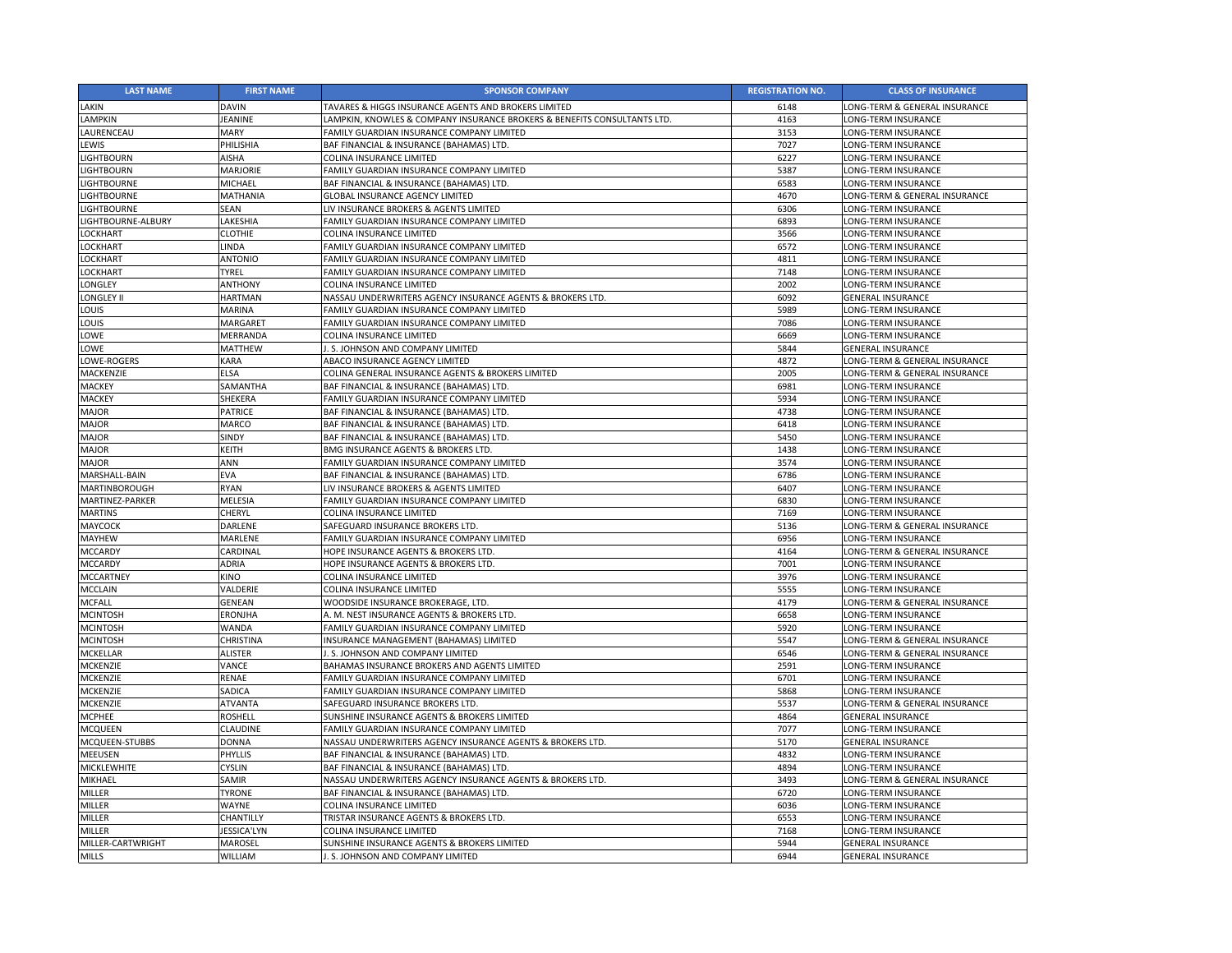| <b>LAST NAME</b>   | <b>FIRST NAME</b> | <b>SPONSOR COMPANY</b>                                     | <b>REGISTRATION NO.</b> | <b>CLASS OF INSURANCE</b>     |
|--------------------|-------------------|------------------------------------------------------------|-------------------------|-------------------------------|
| <b>MILLS</b>       | <b>MONIQUE</b>    | SAFEGUARD INSURANCE BROKERS LTD.                           | 5527                    | LONG-TERM & GENERAL INSURANCE |
| <b>MINNIS</b>      | SHAKEYA           | BAF FINANCIAL & INSURANCE (BAHAMAS) LTD.                   | 7071                    | LONG-TERM INSURANCE           |
| <b>MISSICK</b>     | <b>CHERRY</b>     | COLINA INSURANCE LIMITED                                   | 6245                    | LONG-TERM INSURANCE           |
| <b>MOISE</b>       | KERLANDE          | FAMILY GUARDIAN INSURANCE COMPANY LIMITED                  | 5137                    | LONG-TERM INSURANCE           |
| <b>MONCUR</b>      | <b>PRISCILLA</b>  | FAMILY GUARDIAN INSURANCE COMPANY LIMITED                  | 6609                    | LONG-TERM INSURANCE           |
| <b>MONCUR</b>      | ANDRE             | COLINA INSURANCE LIMITED                                   | 7167                    | LONG-TERM INSURANCE           |
| <b>MOODIE</b>      | <b>BRIAN</b>      | RMS INSURANCE AGENTS & BROKERS LIMITED                     | 4815                    | LONG-TERM & GENERAL INSURANCE |
| <b>MOREE</b>       | <b>JOSEPH</b>     | FAMILY GUARDIAN INSURANCE COMPANY LIMITED                  | 0342                    | LONG-TERM INSURANCE           |
| <b>MOREE</b>       | <b>EUGENE</b>     | NASSAU UNDERWRITERS AGENCY INSURANCE AGENTS & BROKERS LTD. | 5171                    | <b>GENERAL INSURANCE</b>      |
| <b>MORRIS</b>      | <b>CHARLES</b>    | CHARLES B. MORRIS INSURANCE BROKERS LTD.                   | 0469                    | LONG-TERM INSURANCE           |
| <b>MORRIS</b>      | <b>GENTRY</b>     | <b>GRM INSURANCE AGENCY LIMITED</b>                        | 5828                    | LONG-TERM & GENERAL INSURANCE |
| MORRIS-COX         | <b>MONIQUE</b>    | FAMILY GUARDIAN INSURANCE COMPANY LIMITED                  | 6421                    | <b>LONG-TERM INSURANCE</b>    |
| <b>MOSS</b>        | <b>CLAYTON</b>    | FAMILY GUARDIAN INSURANCE COMPANY LIMITED                  | 6596                    | LONG-TERM INSURANCE           |
| <b>MOSS</b>        | <b>STANDRE</b>    | FAMILY GUARDIAN INSURANCE COMPANY LIMITED                  | 7180                    | LONG-TERM INSURANCE           |
| <b>MOXEY</b>       | <b>FRANCIS</b>    | FAMILY GUARDIAN INSURANCE COMPANY LIMITED                  | 6542                    | LONG-TERM INSURANCE           |
| <b>MOXEY</b>       | <b>IANTHE</b>     | LIV INSURANCE BROKERS & AGENTS LIMITED                     | 6741                    | LONG-TERM INSURANCE           |
| <b>MULLINGS</b>    | <b>HTINAL</b>     | <b>COLINA INSURANCE LIMITED</b>                            | 3806                    | LONG-TERM INSURANCE           |
| <b>MUNNINGS</b>    | <b>TOINETTE</b>   | BAF FINANCIAL & INSURANCE (BAHAMAS) LTD.                   | 4766                    | LONG-TERM INSURANCE           |
| <b>MUNNINGS</b>    | <b>DAVANO</b>     | BAF FINANCIAL & INSURANCE (BAHAMAS) LTD.                   | 6267                    | LONG-TERM INSURANCE           |
| <b>MUNROE</b>      | <b>BRENDALEE</b>  | BAF FINANCIAL & INSURANCE (BAHAMAS) LTD.                   | 6733                    | LONG-TERM INSURANCE           |
| <b>MUNROE</b>      | <b>VONCHELLE</b>  | FAMILY GUARDIAN INSURANCE COMPANY LIMITED                  | 6460                    | LONG-TERM INSURANCE           |
| <b>MUNROE</b>      | LIA               | SUNSHINE INSURANCE AGENTS & BROKERS LIMITED                | 4927                    | LONG-TERM & GENERAL INSURANCE |
| MUNROE-JOHNSON     | <b>SHENA</b>      | FAMILY GUARDIAN INSURANCE COMPANY LIMITED                  | 3688                    | LONG-TERM INSURANCE           |
| MUNROE-KEMP        | <b>JENNIFER</b>   | FAMILY GUARDIAN INSURANCE COMPANY LIMITED                  | 3809                    | LONG-TERM INSURANCE           |
| MUNROE-SHERMAN     | <b>THERESA</b>    | COLINA INSURANCE LIMITED                                   | 4198                    | LONG-TERM INSURANCE           |
| <b>MUSGROVE</b>    | LYNNAIRE          | CG ATLANTIC MEDICAL & LIFE INSURANCE LTD.                  | 4790                    | LONG-TERM INSURANCE           |
| <b>MUSGROVE</b>    | <b>WENTWORTH</b>  | BAF GENERAL & HEALTH INSURANCE BROKERS & AGENTS LIMITED    | 4902                    | LONG-TERM & GENERAL INSURANCE |
| <b>MUSGROVE</b>    | <b>JUDYANN</b>    | FAMILY GUARDIAN INSURANCE COMPANY LIMITED                  | 6131                    | LONG-TERM INSURANCE           |
| <b>MUSGROVE</b>    | <b>SHEILA</b>     | LIV INSURANCE BROKERS & AGENTS LIMITED                     | 2876                    | LONG-TERM INSURANCE           |
| <b>MYCKLEWHYTE</b> | <b>KENYA</b>      | SUNSHINE INSURANCE AGENTS & BROKERS LIMITED                | 4926                    | <b>LONG-TERM INSURANCE</b>    |
| <b>NAGEE</b>       | <b>DEVANEY</b>    | <b>COLINA INSURANCE LIMITED</b>                            | 7127                    | LONG-TERM INSURANCE           |
| <b>NAIRN</b>       | JENELL            | BAF FINANCIAL & INSURANCE (BAHAMAS) LTD.                   | 6824                    | LONG-TERM INSURANCE           |
| <b>NAIRN</b>       | <b>EUGENE</b>     | COLINA GENERAL INSURANCE AGENTS & BROKERS LIMITED          | 1547                    | <b>GENERAL INSURANCE</b>      |
| <b>NEELY</b>       | <b>RAMONA</b>     | FAMILY GUARDIAN INSURANCE COMPANY LIMITED                  | 4742                    | LONG-TERM INSURANCE           |
| <b>NEELY</b>       | <b>CORINNA</b>    | TRISTAR INSURANCE AGENTS & BROKERS LTD.                    | 3322                    | LONG-TERM & GENERAL INSURANCE |
| NEILLY             | <b>RYAN</b>       | J. S. JOHNSON AND COMPANY LIMITED                          | 4917                    | <b>GENERAL INSURANCE</b>      |
| <b>NEILSON</b>     | LINDA             | TRISTAR INSURANCE AGENTS & BROKERS LTD.                    | 7172                    | LONG-TERM INSURANCE           |
| <b>NEWBOLD</b>     | <b>HERBERT</b>    | HERBERT H. NEWBOLD INSURANCEBROKERS & AGENTS LIMITED       | 1735                    | LONG-TERM & GENERAL INSURANCE |
| <b>NEWBOLD</b>     | <b>BRITTANY</b>   | J.H. (ANDY) HIGGS INSURANCE AGENCY LTD.                    | 6708                    | LONG-TERM & GENERAL INSURANCE |
| <b>NIXON</b>       | MELAUSHENA        | FAMILY GUARDIAN INSURANCE COMPANY LIMITED                  | 6841                    | LONG-TERM INSURANCE           |
| <b>NIXON</b>       | <b>RASHANNA</b>   | RMS INSURANCE AGENTS & BROKERS LIMITED                     | 5624                    | LONG-TERM & GENERAL INSURANCE |
| <b>NORRIS</b>      | <b>BERYL</b>      | COLINA INSURANCE LIMITED                                   | 3850                    | LONG-TERM INSURANCE           |
| <b>NOTTAGE</b>     | <b>TARYN</b>      | COLINA INSURANCE LIMITED                                   | 5858                    | <b>LONG-TERM INSURANCE</b>    |
| <b>OBERSSON</b>    | LOUISE-ANNA       | FAMILY GUARDIAN INSURANCE COMPANY LIMITED                  | 6650                    | LONG-TERM INSURANCE           |
| <b>OUTTEN</b>      | <b>ELROD</b>      | <b>COLINA INSURANCE LIMITED</b>                            | 3589                    | LONG-TERM INSURANCE           |
| <b>OUTTEN</b>      | <b>VIRGINIA</b>   | WORLDWIDE INSURANCE AGENCY AND BROKERS LIMITED             | 1095                    | LONG-TERM INSURANCE           |
| <b>OUTTEN</b>      | LISA              | WORLDWIDE INSURANCE AGENCY AND BROKERS LIMITED             | 5283                    | LONG-TERM INSURANCE           |
| <b>OUTTEN</b>      | <b>BRIDGETTE</b>  | WORLDWIDE INSURANCE AGENCY AND BROKERS LIMITED             | 6471                    | LONG-TERM INSURANCE           |
| <b>OUTTEN</b>      | <b>CARLOS</b>     | WORLDWIDE INSURANCE AGENCY AND BROKERS LIMITED             | 6466                    | <b>LONG-TERM INSURANCE</b>    |
| <b>OUTTEN</b>      | <b>DION</b>       | WORLDWIDE INSURANCE AGENCY AND BROKERS LIMITED             | 5430                    | <b>LONG-TERM INSURANCE</b>    |
| <b>OUTTEN</b>      | LASHONNE          | WORLDWIDE INSURANCE AGENCY AND BROKERS LIMITED             | 5140                    | LONG-TERM INSURANCE           |
| OUTTEN-MINNIS      | CARLA             | WORLDWIDE INSURANCE AGENCY AND BROKERS LIMITED             | 3974                    | LONG-TERM INSURANCE           |
| <b>PALMER</b>      | <b>GEORGE</b>     | FREEPORT INSURANCE AGENTS & BROKERS LIMITED                | 6379                    | <b>GENERAL INSURANCE</b>      |
| <b>PARKER</b>      | <b>RICHARD</b>    | PROFESSIONAL INSURANCE CONSULTANTS LIMITED                 | 4999                    | <b>GENERAL INSURANCE</b>      |
| <b>PARKER</b>      | <b>DEBORAH</b>    | BAF FINANCIAL & INSURANCE (BAHAMAS) LTD.                   | 7153                    | LONG-TERM INSURANCE           |
| PARKER-SHERMAN     | <b>AVA</b>        | FG INSURANCE AGENTS & BROKERS LIMITED                      | 6850                    | <b>GENERAL INSURANCE</b>      |
| <b>PAROTTI</b>     | <b>APRIL</b>      | NASSAU UNDERWRITERS AGENCY INSURANCE AGENTS & BROKERS LTD. | 5180                    | <b>GENERAL INSURANCE</b>      |
| PAUL               | PHILLIP           | WOODSIDE INSURANCE BROKERAGE, LTD.                         | 4967                    | LONG-TERM INSURANCE           |
| <b>PEET</b>        | <b>CYRIL</b>      | STAR GENERAL INSURANCE AGENTS & BROKERS (BAHAMAS) LIMITED  | 1809                    | <b>GENERAL INSURANCE</b>      |
| <b>PINDER</b>      | <b>GEORGE</b>     | BAF FINANCIAL & INSURANCE (BAHAMAS) LTD.                   | 2485                    | LONG-TERM INSURANCE           |
|                    |                   |                                                            |                         |                               |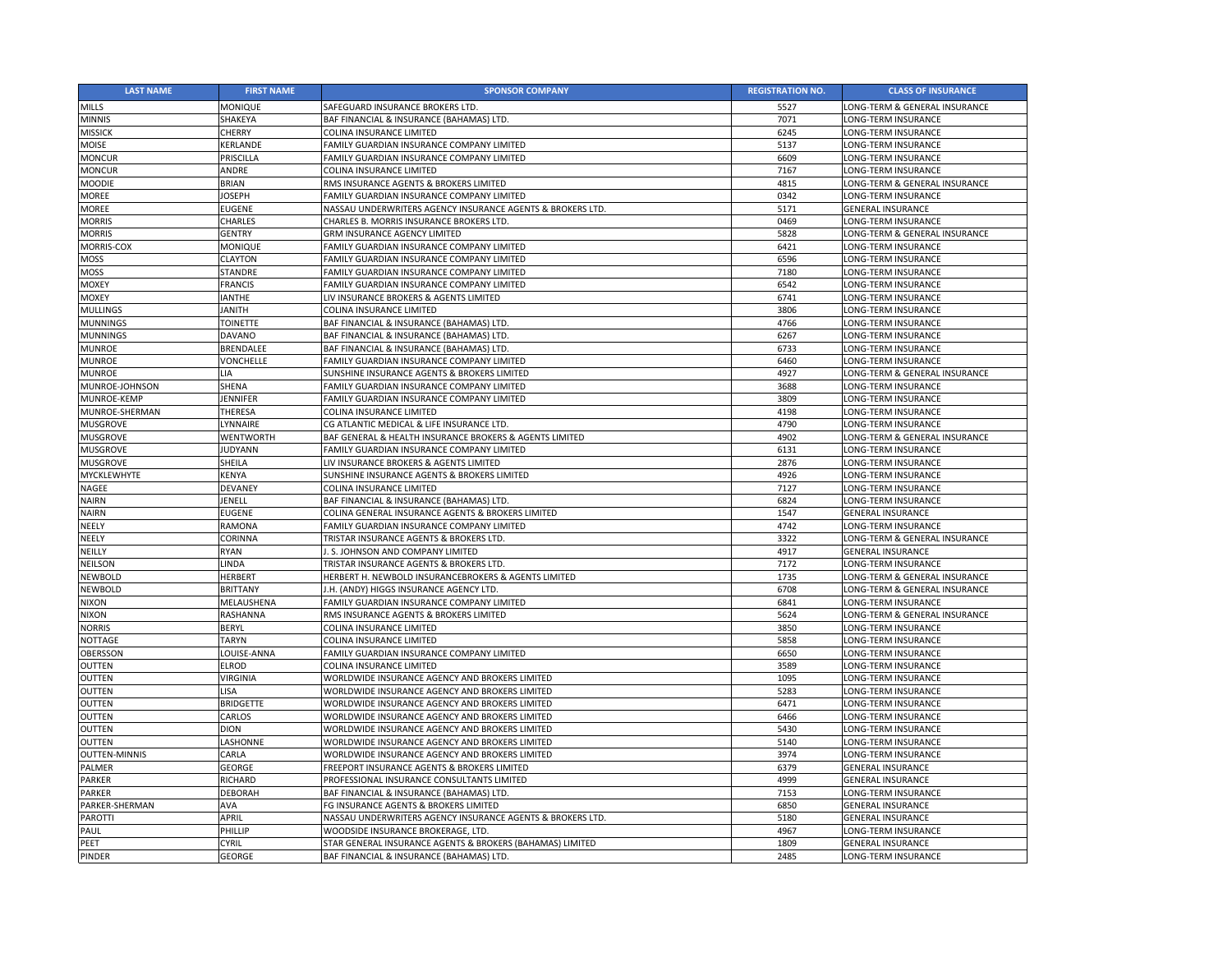| <b>LAST NAME</b>      | <b>FIRST NAME</b> | <b>SPONSOR COMPANY</b>                                        | <b>REGISTRATION NO.</b> | <b>CLASS OF INSURANCE</b>     |
|-----------------------|-------------------|---------------------------------------------------------------|-------------------------|-------------------------------|
| <b>PINDER</b>         | <b>SHEREEN</b>    | BAF FINANCIAL & INSURANCE (BAHAMAS) LTD.                      | 5851                    | LONG-TERM INSURANCE           |
| <b>PINDER</b>         | <b>ROBERT</b>     | INSURANCE MANAGEMENT (BAHAMAS) LIMITED                        | 3727                    | LONG-TERM & GENERAL INSURANCE |
| <b>PINDER</b>         | <b>DEREK</b>      | SALLY CAREY & ASSOCIATES INSURANCE BROKERS LTD.               | 4603                    | LONG-TERM INSURANCE           |
| <b>PINDER</b>         | <b>CLAUDINE</b>   | SHIELD INSURANCE AGENTS & BROKERS LIMITED                     | 6492                    | <b>LONG-TERM INSURANCE</b>    |
| PINDER                | <b>AUDREY</b>     | TAVARES & HIGGS INSURANCE AGENTS AND BROKERS LIMITED          | 1834                    | LONG-TERM INSURANCE           |
| PINDER                | <b>TAMIKA</b>     | BAF FINANCIAL & INSURANCE (BAHAMAS) LTD.                      | 7108                    | LONG-TERM INSURANCE           |
| <b>PINDER</b>         | <b>FALENA</b>     | FAMILY GUARDIAN INSURANCE COMPANY LIMITED                     | 7119                    | <b>LONG-TERM INSURANCE</b>    |
| <b>PINDER</b>         | <b>JASON</b>      | STAR GENERAL INSURANCE AGENTS & BROKERS (BAHAMAS) LIMITED     | 7141                    | <b>GENERAL INSURANCE</b>      |
| PODLEWSKI             | <b>HENRY</b>      | FORTRESS INSURANCE AGENTS and BROKERS LTD.                    | 6544                    | LONG-TERM INSURANCE           |
| PODLEWSKI             | <b>TARA</b>       | FORTRESS INSURANCE AGENTS and BROKERS LTD.                    | 5306                    | LONG-TERM & GENERAL INSURANCE |
| <b>POITIER</b>        | <b>ALTHEA</b>     | COLINA INSURANCE LIMITED                                      | 2047                    | LONG-TERM INSURANCE           |
| POITIER               | <b>BROQUELLE</b>  | COLINA INSURANCE LIMITED                                      | 7097                    | LONG-TERM INSURANCE           |
| <b>PORTER</b>         | <b>RUTHNELL</b>   | FAMILY GUARDIAN INSURANCE COMPANY LIMITED                     | 4767                    | LONG-TERM INSURANCE           |
| <b>POWELL</b>         | <b>JOAN</b>       | <b>BAHAMAS INSURANCE BROKERS AND AGENTS LIMITED</b>           | 1942                    | LONG-TERM INSURANCE           |
| POWELL-RAHMING        | <b>KIM</b>        | <b>GLOBAL INSURANCE AGENCY LIMITED</b>                        | 6620                    | <b>GENERAL INSURANCE</b>      |
| <b>PRATT</b>          | <b>VICTORIA</b>   | FAMILY GUARDIAN INSURANCE COMPANY LIMITED                     | 6973                    | LONG-TERM INSURANCE           |
| <b>PRATT</b>          | <b>WELLINGTON</b> | LIV INSURANCE BROKERS & AGENTS LIMITED                        | 0964                    | LONG-TERM & GENERAL INSURANCE |
| <b>PRATT</b>          | ALEXANDER         | <b>COLINA INSURANCE LIMITED</b>                               | 7005                    | LONG-TERM INSURANCE           |
| <b>PRATT</b>          | ZINA              | CG ATLANTIC MEDICAL & LIFE INSURANCE LTD.                     | 7014                    | LONG-TERM INSURANCE           |
| PRATT-MOSS            | ANNE              | <b>BM EAGLE INSURANCE BROKERS LTD.</b>                        | 2753                    | LONG-TERM INSURANCE           |
| <b>RAHMING</b>        | <b>AVIS</b>       | FAMILY GUARDIAN INSURANCE COMPANY LIMITED                     | 5660                    | LONG-TERM INSURANCE           |
| <b>RAHMING</b>        | CAROL             | TRISTAR INSURANCE AGENTS & BROKERS LTD.                       | 6862                    | LONG-TERM INSURANCE           |
| <b>RANDALL</b>        | <b>JEFFREY</b>    | <b>COLINA INSURANCE LIMITED</b>                               | 2947                    | LONG-TERM INSURANCE           |
| <b>REYNOLDS</b>       | <b>MARK</b>       | RMS INSURANCE AGENTS & BROKERS LIMITED                        | 5560                    | LONG-TERM & GENERAL INSURANCE |
| <b>RICHARDSON</b>     | <b>EDUARDO</b>    | AFS INSURANCE AGENTS & BROKERS LTD.                           | 6722                    | LONG-TERM & GENERAL INSURANCE |
| <b>RILEY</b>          | KIMBERLEY         | STAR GENERAL HEALTH & LIFE INSURANCE AGENTS & BROKERS LIMITED | 6504                    | LONG-TERM INSURANCE           |
| <b>RIVERT</b>         | <b>MELISSA</b>    | FAMILY GUARDIAN INSURANCE COMPANY LIMITED                     | 6950                    | LONG-TERM INSURANCE           |
| <b>ROACH</b>          | <b>KATINA</b>     | FAMILY GUARDIAN INSURANCE COMPANY LIMITED                     | 4875                    | LONG-TERM INSURANCE           |
| <b>ROBERTS</b>        | <b>DARON</b>      | ABACO INSURANCE AGENCY LIMITED                                | 1848                    | LONG-TERM & GENERAL INSURANCE |
| <b>ROBERTS</b>        | <b>DANIELLE</b>   | ABACO INSURANCE AGENCY LIMITED                                | 6624                    | LONG-TERM INSURANCE           |
| <b>ROBERTS</b>        | KIMBERLENE        | BAF FINANCIAL & INSURANCE (BAHAMAS) LTD.                      | 4498                    | LONG-TERM INSURANCE           |
| <b>ROBERTS</b>        | <b>MICHAEL</b>    | COLINA INSURANCE LIMITED                                      | 6991                    | LONG-TERM INSURANCE           |
| <b>ROBERTS</b>        | SHANEA            | FAMILY GUARDIAN INSURANCE COMPANY LIMITED                     | 6307                    | LONG-TERM INSURANCE           |
| <b>ROBERTS</b>        | <b>LUCILLE</b>    | STAR GENERAL HEALTH & LIFE INSURANCE AGENTS & BROKERS LIMITED | 6816                    | LONG-TERM INSURANCE           |
| <b>ROBERTS</b>        | <b>JULIE</b>      | STAR GENERAL HEALTH & LIFE INSURANCE AGENTS & BROKERS LIMITED | 3194                    | LONG-TERM INSURANCE           |
| <b>ROBINSON</b>       | <b>KEVA</b>       | COLINA GENERAL INSURANCE AGENTS & BROKERS LIMITED             | 5893                    | <b>GENERAL INSURANCE</b>      |
| <b>ROBINSON</b>       | ANYA              | CG ATLANTIC AGENTS & BROKERS LTD.                             | 7111                    | <b>GENERAL INSURANCE</b>      |
| <b>ROBINSON-CAREY</b> | V'ALONEE          | FG INSURANCE AGENTS & BROKERS LIMITED                         | 6955                    | <b>GENERAL INSURANCE</b>      |
| <b>RODGERS</b>        | CHARLENE          | FAMILY GUARDIAN INSURANCE COMPANY LIMITED                     | 4023                    | LONG-TERM INSURANCE           |
| <b>ROLLE</b>          | <b>IVA</b>        | BAF FINANCIAL & INSURANCE (BAHAMAS) LTD.                      | 4906                    | LONG-TERM INSURANCE           |
| <b>ROLLE</b>          | <b>RAYMOND</b>    | BAF FINANCIAL & INSURANCE (BAHAMAS) LTD.                      | 6312                    | LONG-TERM INSURANCE           |
| <b>ROLLE</b>          | <b>BESSIEMAE</b>  | BAF FINANCIAL & INSURANCE (BAHAMAS) LTD.                      | 5014                    | LONG-TERM INSURANCE           |
| <b>ROLLE</b>          | LASHANDA          | BAF FINANCIAL & INSURANCE (BAHAMAS) LTD.                      | 6201                    | LONG-TERM INSURANCE           |
| <b>ROLLE</b>          | <b>KARLESTER</b>  | FAMILY GUARDIAN INSURANCE COMPANY LIMITED                     | 6869                    | LONG-TERM INSURANCE           |
| <b>ROLLE</b>          | <b>ASTRID</b>     | BAF FINANCIAL & INSURANCE (BAHAMAS) LTD.                      | 5433                    | LONG-TERM INSURANCE           |
| <b>ROLLE</b>          | PREDAVIO          | FAMILY GUARDIAN INSURANCE COMPANY LIMITED                     | 6924                    | LONG-TERM INSURANCE           |
| <b>ROLLE</b>          | <b>ALUCHIFER</b>  | BAF FINANCIAL & INSURANCE (BAHAMAS) LTD.                      | 4113                    | LONG-TERM INSURANCE           |
| <b>ROLLE</b>          | <b>ELVA</b>       | LIV INSURANCE BROKERS & AGENTS LIMITED                        | 1820                    | LONG-TERM & GENERAL INSURANCE |
| <b>ROLLE</b>          | <b>JOANNE</b>     | <b>COLINA INSURANCE LIMITED</b>                               | 3676                    | LONG-TERM INSURANCE           |
| <b>ROLLE</b>          | LATOYA            | FAMILY GUARDIAN INSURANCE COMPANY LIMITED                     | 6458                    | LONG-TERM INSURANCE           |
| <b>ROLLE</b>          | LAKESHA           | COLINA INSURANCE LIMITED                                      | 6886                    | LONG-TERM INSURANCE           |
| <b>ROLLE</b>          | PHILACOYA         | FAMILY GUARDIAN INSURANCE COMPANY LIMITED                     | 5500                    | LONG-TERM INSURANCE           |
| <b>ROLLE</b>          | <b>TASHENIA</b>   | INSURANCE MANAGEMENT (BAHAMAS) LIMITED                        | 6373                    | LONG-TERM INSURANCE           |
| <b>ROLLE</b>          | ARETHA            | LIV INSURANCE BROKERS & AGENTS LIMITED                        | 6657                    | LONG-TERM INSURANCE           |
| <b>ROLLE</b>          | <b>ANNIE</b>      | CG ATLANTIC AGENTS & BROKERS LTD.                             | 6329                    | <b>GENERAL INSURANCE</b>      |
| <b>ROLLE</b>          | <b>PATRICE</b>    | PATRICE M. ROLLE T/A AFFINITY INSURANCE AGENCY                | 6788                    | LONG-TERM & GENERAL INSURANCE |
| <b>ROLLE</b>          | <b>KENRIS</b>     | SHIELD INSURANCE AGENTS & BROKERS LIMITED                     | 6992                    | LONG-TERM INSURANCE           |
| <b>ROLLE</b>          | <b>TALIA</b>      | BAF FINANCIAL & INSURANCE (BAHAMAS) LTD.                      | 7041                    | LONG-TERM INSURANCE           |
| ROLLE-MAJOR           | <b>SOPHIA</b>     | STAR GENERAL HEALTH & LIFE INSURANCE AGENTS & BROKERS LIMITED | 5591                    | LONG-TERM INSURANCE           |
| <b>ROLLE-MORLEY</b>   | <b>GHIA</b>       | BAF FINANCIAL & INSURANCE (BAHAMAS) LTD.                      | 6904                    | LONG-TERM INSURANCE           |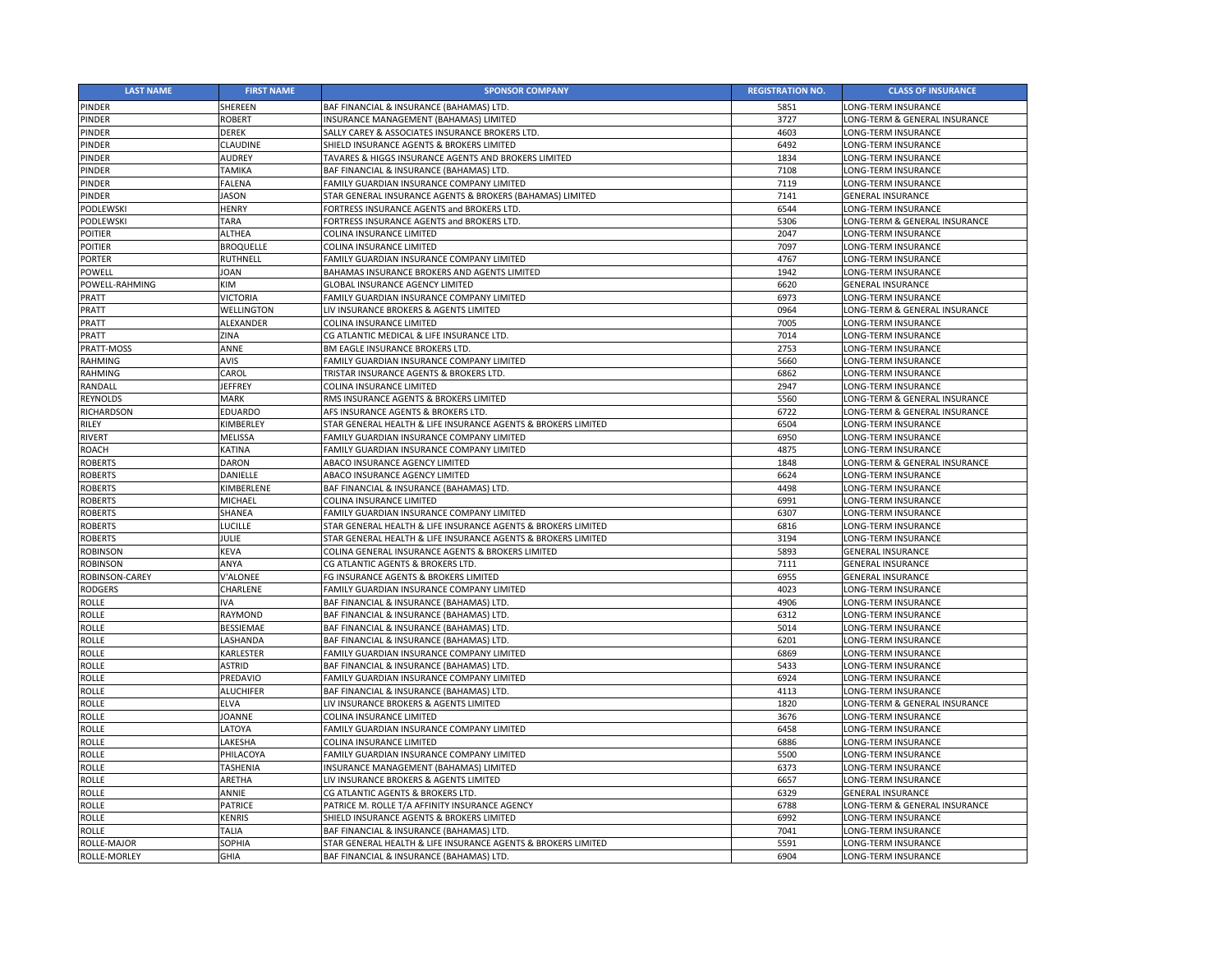| <b>LAST NAME</b>         | <b>FIRST NAME</b>       | <b>SPONSOR COMPANY</b>                                        | <b>REGISTRATION NO.</b> | <b>CLASS OF INSURANCE</b>     |
|--------------------------|-------------------------|---------------------------------------------------------------|-------------------------|-------------------------------|
| <b>ROLLE-SMITH</b>       | GARNELL                 | FAMILY GUARDIAN INSURANCE COMPANY LIMITED                     | 4263                    | LONG-TERM INSURANCE           |
| <b>ROSE</b>              | <b>INGRID</b>           | FAMILY GUARDIAN INSURANCE COMPANY LIMITED                     | 1937                    | LONG-TERM INSURANCE           |
| <b>RUSSELL</b>           | <b>CHEVETTE</b>         | BMG INSURANCE AGENTS & BROKERS LTD.                           | 6714                    | LONG-TERM & GENERAL INSURANCE |
| <b>RUSSELL</b>           | MIRANDA                 | COLINA GENERAL INSURANCE AGENTS & BROKERS LIMITED             | 4942                    | LONG-TERM & GENERAL INSURANCE |
| <b>RUSSELL</b>           | <b>ANTHONY</b>          | <b>COLINA INSURANCE LIMITED</b>                               | 3967                    | LONG-TERM INSURANCE           |
| <b>RUSSELL</b>           | <b>DIANNA</b>           | NASSAU UNDERWRITERS AGENCY INSURANCE AGENTS & BROKERS LTD.    | 5913                    | <b>GENERAL INSURANCE</b>      |
| <b>RUSSELL-DALGLEISH</b> | <b>DIANNE</b>           | STAR GENERAL HEALTH & LIFE INSURANCE AGENTS & BROKERS LIMITED | 4103                    | <b>LONG-TERM INSURANCE</b>    |
| <b>RUSSELL-RILEY</b>     | VALESKA                 | BAF FINANCIAL & INSURANCE (BAHAMAS) LTD.                      | 7008                    | LONG-TERM INSURANCE           |
| <b>SANDS</b>             | CAMERON                 | BAF FINANCIAL & INSURANCE (BAHAMAS) LTD.                      | 6895                    | <b>LONG-TERM INSURANCE</b>    |
| <b>SANDS</b>             | <b>BRIDGETTE</b>        | <b>COLINA INSURANCE LIMITED</b>                               | 4932                    | LONG-TERM INSURANCE           |
| <b>SANDS</b>             | CLAUDIA                 | ELEUTHERA INSURANCE AGENTS & BROKERS LIMITED                  | 5815                    | LONG-TERM & GENERAL INSURANCE |
| <b>SANDS</b>             | CHANDRA                 | ELEUTHERA INSURANCE AGENTS & BROKERS LIMITED                  | 5814                    | LONG-TERM & GENERAL INSURANCE |
| SANDS-GRAY               | ANGELA                  | NASSAU UNDERWRITERS AGENCY INSURANCE AGENTS & BROKERS LTD.    | 1059                    | <b>GENERAL INSURANCE</b>      |
| SARGENT                  | <b>ROMEKA</b>           | SHIELD INSURANCE AGENTS & BROKERS LIMITED                     | 7095                    | <b>GENERAL INSURANCE</b>      |
| <b>SAUNDERS</b>          | <b>SHARINA</b>          | ABACO INSURANCE AGENCY LIMITED                                | 5831                    | <b>GENERAL INSURANCE</b>      |
| <b>SAUNDERS</b>          | SHANTEL                 | CG ATLANTIC MEDICAL & LIFE INSURANCE LTD.                     | 6246                    | LONG-TERM INSURANCE           |
| <b>SAUNDERS</b>          | KENYA                   | FAMILY GUARDIAN INSURANCE COMPANY LIMITED                     | 3841                    | <b>LONG-TERM INSURANCE</b>    |
| <b>SAUNDERS</b>          | <b>CEDRIC</b>           | INSURANCE MANAGEMENT (BAHAMAS) LIMITED                        | 2801                    | LONG-TERM & GENERAL INSURANCE |
| <b>SAUNDERS</b>          | <b>DIONNE</b>           | SHIELD INSURANCE AGENTS & BROKERS LIMITED                     | 6798                    | LONG-TERM & GENERAL INSURANCE |
| <b>SAUNDERS</b>          | <b>KEISHA</b>           | FAMILY GUARDIAN INSURANCE COMPANY LIMITED                     | 7069                    | LONG-TERM INSURANCE           |
| <b>SAUNDERS</b>          | SHERIA                  | FAMILY GUARDIAN INSURANCE COMPANY LIMITED                     | 7152                    | LONG-TERM INSURANCE           |
|                          |                         |                                                               |                         |                               |
| SAWYER                   | VIRGINIA<br><b>ERIC</b> | ABACO INSURANCE AGENCY LIMITED                                | 2391                    | <b>GENERAL INSURANCE</b>      |
| SAWYER                   |                         | BAF FINANCIAL & INSURANCE (BAHAMAS) LTD.                      | 5933                    | LONG-TERM INSURANCE           |
| SAWYER                   | <b>SHEYNA</b>           | INSURANCE MANAGEMENT (BAHAMAS) LIMITED                        | 6873                    | LONG-TERM INSURANCE           |
| SAWYER                   | <b>TIMOTHY</b>          | TRISTAR INSURANCE AGENTS & BROKERS LTD.                       | 3418                    | LONG-TERM INSURANCE           |
| <b>SCAVELLA</b>          | <b>SUZETTE</b>          | FAMILY GUARDIAN INSURANCE COMPANY LIMITED                     | 3393                    | LONG-TERM INSURANCE           |
| SCOTT-FITZGERALD         | <b>ALLARDYCE</b>        | A. SCOTT FITZGERALD INSURANCE BROKERS & AGENTS LIMITED        | 2075                    | LONG-TERM & GENERAL INSURANCE |
| <b>SEALEY</b>            | <b>ANTON</b>            | INSURANCE MANAGEMENT (BAHAMAS) LIMITED                        | 2600                    | LONG-TERM & GENERAL INSURANCE |
| <b>SEARS</b>             | SHEILA                  | . S. JOHNSON AND COMPANY LIMITED                              | 6621                    | LONG-TERM INSURANCE           |
| SELBY-CANE               | <b>VICTORIA</b>         | COLINA GENERAL INSURANCE AGENTS & BROKERS LIMITED             | 6146                    | <b>GENERAL INSURANCE</b>      |
| <b>SEYMOUR</b>           | <b>JAMES</b>            | <b>COLINA INSURANCE LIMITED</b>                               | 4110                    | LONG-TERM INSURANCE           |
| <b>SEYMOUR</b>           | <b>SHERYL</b>           | <b>COLINA INSURANCE LIMITED</b>                               | 2969                    | LONG-TERM INSURANCE           |
| <b>SEYMOUR</b>           | <b>STANDERIA</b>        | FAMILY GUARDIAN INSURANCE COMPANY LIMITED                     | 6721                    | LONG-TERM INSURANCE           |
| <b>SEYMOUR</b>           | <b>GAYLENE</b>          | FAMILY GUARDIAN INSURANCE COMPANY LIMITED                     | 6878                    | <b>LONG-TERM INSURANCE</b>    |
| <b>SEYMOUR</b>           | CLAUDIA                 | . S. JOHNSON AND COMPANY LIMITED                              | 5347                    | LONG-TERM INSURANCE           |
| <b>SEYMOUR</b>           | <b>TAMARA</b>           | NEW PROVIDENCE LIFE INSURANCE COMPANY LIMITED                 | 6473                    | <b>LONG-TERM INSURANCE</b>    |
| SHEPPARD                 | ANDRE                   | I. S. JOHNSON AND COMPANY LIMITED                             | 4819                    | LONG-TERM INSURANCE           |
| <b>SIMMS</b>             | <b>ELAINE</b>           | <b>BAHAMAS INSURANCE BROKERS AND AGENTS LIMITED</b>           | 4372                    | LONG-TERM & GENERAL INSURANCE |
| <b>SIMMS</b>             | LORETTA                 | FAMILY GUARDIAN INSURANCE COMPANY LIMITED                     | 2144                    | LONG-TERM INSURANCE           |
| <b>SIMMS</b>             | <b>BRENDA</b>           | WOODSIDE INSURANCE BROKERAGE, LTD.                            | 1983                    | LONG-TERM INSURANCE           |
| <b>SLACK</b>             | MICHAEL                 | FORTRESS INSURANCE AGENTS and BROKERS LTD.                    | 7050                    | <b>GENERAL INSURANCE</b>      |
| <b>SMITH</b>             | TASHAN                  | BAF FINANCIAL & INSURANCE (BAHAMAS) LTD.                      | 6660                    | LONG-TERM INSURANCE           |
| <b>SMITH</b>             | <b>ROSEMARY</b>         | <b>COLINA INSURANCE LIMITED</b>                               | 6409                    | LONG-TERM INSURANCE           |
| <b>SMITH</b>             | VERNELL                 | <b>COLINA INSURANCE LIMITED</b>                               | 4511                    | LONG-TERM INSURANCE           |
| <b>SMITH</b>             | SANDRA                  | <b>COLINA INSURANCE LIMITED</b>                               | 3733                    | LONG-TERM INSURANCE           |
| <b>SMITH</b>             | <b>JULIE</b>            | FAMILY GUARDIAN INSURANCE COMPANY LIMITED                     | 3195                    | LONG-TERM INSURANCE           |
| <b>SMITH</b>             | <b>JAMAHL</b>           | FAMILY GUARDIAN INSURANCE COMPANY LIMITED                     | 5075                    | LONG-TERM INSURANCE           |
| <b>SMITH</b>             | BESHANDARESH            | FG INSURANCE AGENTS & BROKERS LIMITED                         | 6024                    | LONG-TERM & GENERAL INSURANCE |
| <b>SMITH</b>             | ANYA                    | SUNSHINE INSURANCE AGENTS & BROKERS LIMITED                   | 5943                    | LONG-TERM INSURANCE           |
| <b>SMITH</b>             | SHONELL                 | SAFEGUARD INSURANCE BROKERS LTD.                              | 6888                    | LONG-TERM & GENERAL INSURANCE |
| <b>SMITH</b>             | LATOYA                  | SAFEGUARD INSURANCE BROKERS LTD.                              | 6105                    | LONG-TERM INSURANCE           |
| <b>SMITH</b>             | <b>KENRIA</b>           | FAMILY GUARDIAN INSURANCE COMPANY LIMITED                     | 7066                    | LONG-TERM INSURANCE           |
| <b>SMITH</b>             | <b>SERENA</b>           | . S. JOHNSON AND COMPANY LIMITED                              | 7107                    | LONG-TERM INSURANCE           |
| SMITH-CAREY              | <b>INETTE</b>           | <b>COLINA INSURANCE LIMITED</b>                               | 4392                    | LONG-TERM INSURANCE           |
| SMITH-KNOWLES            | SONIA                   | STAR GENERAL HEALTH & LIFE INSURANCE AGENTS & BROKERS LIMITED | 4807                    | <b>LONG-TERM INSURANCE</b>    |
| SMITH-SEYMOUR            | <b>ANTONISE</b>         | FREEPORT INSURANCE AGENTS & BROKERS LIMITED                   | 6898                    | LONG-TERM INSURANCE           |
| <b>SPENCE</b>            | <b>CHRISLYN</b>         | <b>COLINA INSURANCE LIMITED</b>                               | 7096                    | LONG-TERM INSURANCE           |
| ST. ARMAND               | <b>NATASHA</b>          | FAMILY GUARDIAN INSURANCE COMPANY LIMITED                     | 5729                    | LONG-TERM INSURANCE           |
| <b>STEVENSON</b>         | <b>SHERRY</b>           | THE BAHAMAS CO-OPERATIVE LEAGUE INSURANCE BROKERAGE LIMITED   | 6670                    | LONG-TERM & GENERAL INSURANCE |
| STEWART-JOSEPH           | JULIAN                  | FAMILY GUARDIAN INSURANCE COMPANY LIMITED                     | 7114                    | LONG-TERM INSURANCE           |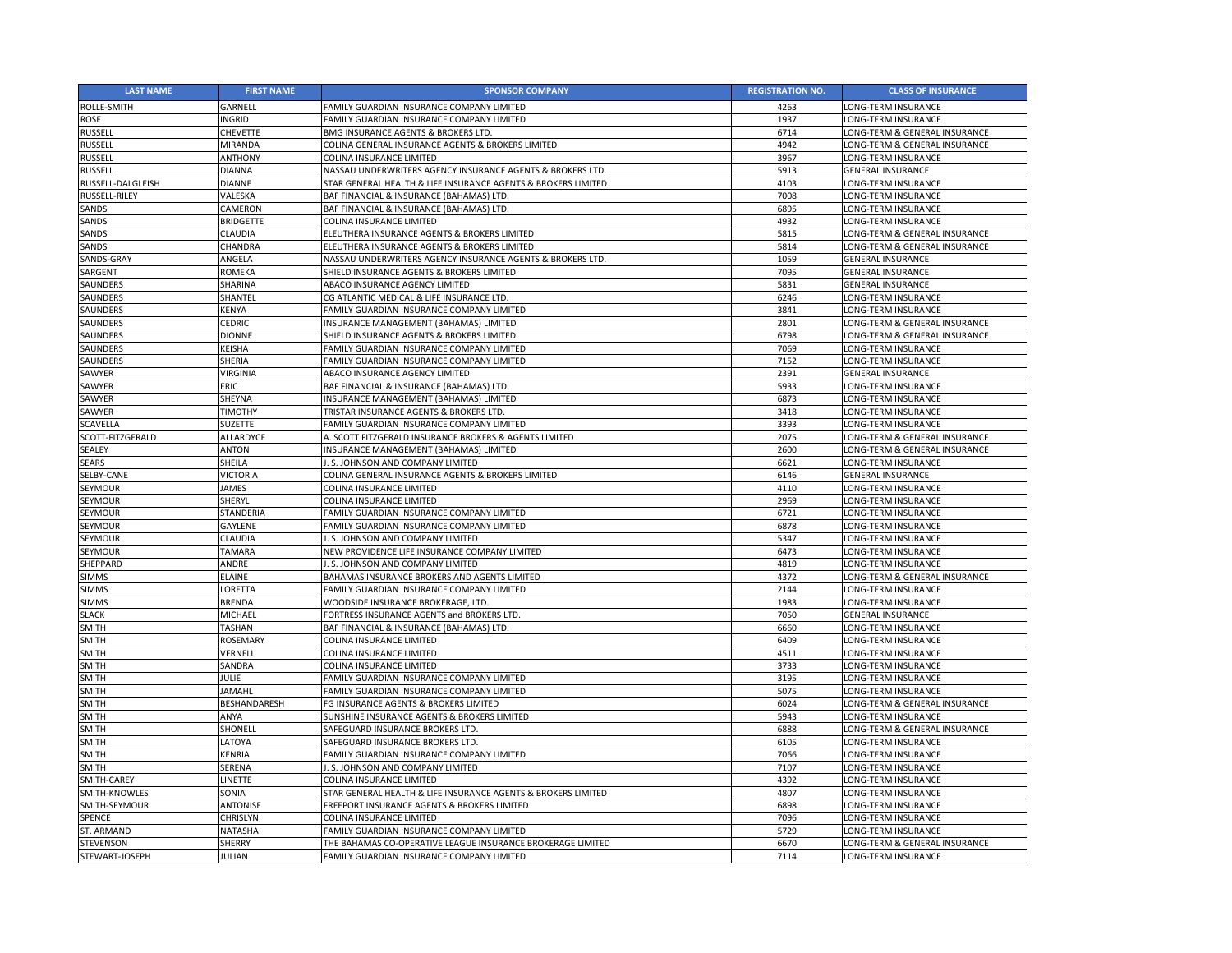| <b>LAST NAME</b>         | <b>FIRST NAME</b> | <b>SPONSOR COMPANY</b>                                     | <b>REGISTRATION NO.</b> | <b>CLASS OF INSURANCE</b>     |
|--------------------------|-------------------|------------------------------------------------------------|-------------------------|-------------------------------|
| <b>STORR</b>             | <b>CRYSTAL</b>    | BAF FINANCIAL & INSURANCE (BAHAMAS) LTD.                   | 6896                    | LONG-TERM INSURANCE           |
| <b>STORR</b>             | <b>STACY</b>      | BAF FINANCIAL & INSURANCE (BAHAMAS) LTD.                   | 4450                    | LONG-TERM INSURANCE           |
| <b>STORR</b>             | <b>GLORIA</b>     | COLINA INSURANCE LIMITED                                   | 4582                    | LONG-TERM INSURANCE           |
| STORR-ALLEN              | <b>DELARESE</b>   | FAMILY GUARDIAN INSURANCE COMPANY LIMITED                  | 6796                    | <b>LONG-TERM INSURANCE</b>    |
| <b>STRACHAN</b>          | <b>SHARON</b>     | <b>COLINA INSURANCE LIMITED</b>                            | 4418                    | LONG-TERM INSURANCE           |
| <b>STRACHAN</b>          | <b>ZANDRA</b>     | SUNSHINE INSURANCE AGENTS & BROKERS LIMITED                | 4595                    | LONG-TERM & GENERAL INSURANCE |
| <b>STRACHAN-MAJOR</b>    | <b>CARMENRITA</b> | <b>COLINA INSURANCE LIMITED</b>                            | 2376                    | <b>LONG-TERM INSURANCE</b>    |
| STRACHAN-TURNQUEST       | <b>LISA</b>       | <b>FREEPORT INSURANCE AGENTS &amp; BROKERS LIMITED</b>     | 4823                    | <b>LONG-TERM INSURANCE</b>    |
| <b>STUART</b>            | <b>GENESTA</b>    | BAF FINANCIAL & INSURANCE (BAHAMAS) LTD.                   | 2223                    | <b>LONG-TERM INSURANCE</b>    |
| <b>STUART</b>            | <b>SAMANTHA</b>   | <b>FAMILY GUARDIAN INSURANCE COMPANY LIMITED</b>           | 7073                    | LONG-TERM INSURANCE           |
| STUART-BAIN              | MARKELLA          | BAF FINANCIAL & INSURANCE (BAHAMAS) LTD.                   | 6905                    | LONG-TERM INSURANCE           |
| <b>STUBBS</b>            | <b>ROSAMUND</b>   | <b>COLINA INSURANCE LIMITED</b>                            | 3798                    | LONG-TERM INSURANCE           |
| <b>STUBBS</b>            | <b>HOPE</b>       | FAMILY GUARDIAN INSURANCE COMPANY LIMITED                  | 3383                    | LONG-TERM INSURANCE           |
| <b>STUBBS</b>            | <b>TAMARA</b>     | <b>FAMILY GUARDIAN INSURANCE COMPANY LIMITED</b>           | 6829                    | LONG-TERM INSURANCE           |
| <b>STUBBS</b>            | SHENAY            | <b>RMS INSURANCE AGENTS &amp; BROKERS LIMITED</b>          | 6691                    | <b>GENERAL INSURANCE</b>      |
| STUBBS-HALL              | ANISKA            | . S. JOHNSON AND COMPANY LIMITED                           | 6244                    | LONG-TERM INSURANCE           |
| <b>STUBBS-MORTIMER</b>   | CANDECE           | FAMILY GUARDIAN INSURANCE COMPANY LIMITED                  | 4703                    | LONG-TERM INSURANCE           |
| <b>STURRUP</b>           | <b>TANYA</b>      | <b>FAMILY GUARDIAN INSURANCE COMPANY LIMITED</b>           | 5318                    | <b>LONG-TERM INSURANCE</b>    |
| <b>STURRUP</b>           | <b>FREDRICK</b>   | FAMILY GUARDIAN INSURANCE COMPANY LIMITED                  | 7128                    | LONG-TERM INSURANCE           |
| <b>SWABY</b>             | <b>DWAYNE</b>     | <b>SUNSHINE INSURANCE AGENTS &amp; BROKERS LIMITED</b>     | 6927                    | <b>GENERAL INSURANCE</b>      |
| <b>SWEETING</b>          | MELANIE           | BAF FINANCIAL & INSURANCE (BAHAMAS) LTD.                   | 5975                    | LONG-TERM INSURANCE           |
| <b>SWEETING</b>          | <b>JOSEPH</b>     | <b>COLINA INSURANCE LIMITED</b>                            | 3397                    | LONG-TERM INSURANCE           |
| <b>SWEETING</b>          | <b>MAGELLA</b>    | <b>FAMILY GUARDIAN INSURANCE COMPANY LIMITED</b>           | 6681                    | LONG-TERM INSURANCE           |
| <b>SWEETING</b>          | <b>THORNELL</b>   | FAMILY GUARDIAN INSURANCE COMPANY LIMITED                  | 7125                    | LONG-TERM INSURANCE           |
| TAI                      | <b>HUGHANN</b>    | BAF FINANCIAL & INSURANCE (BAHAMAS) LTD.                   | 7009                    | <b>LONG-TERM INSURANCE</b>    |
| <b>TAVARES</b>           | <b>STUART</b>     | TAVARES & HIGGS INSURANCE AGENTS AND BROKERS LIMITED       | 5937                    | LONG-TERM INSURANCE           |
| <b>TAYLOR</b>            | <b>GISELLE</b>    | <b>FREEPORT INSURANCE AGENTS &amp; BROKERS LIMITED</b>     | 6488                    | LONG-TERM INSURANCE           |
| <b>TAYLOR</b>            | <b>KENYA</b>      | <b>GRM INSURANCE AGENCY LIMITED</b>                        | 5833                    | <b>GENERAL INSURANCE</b>      |
| <b>TAYLOR-CARTWRIGHT</b> | <b>MONIQUE</b>    | <b>COLINA INSURANCE LIMITED</b>                            | 4371                    | LONG-TERM INSURANCE           |
| <b>THOMPSON</b>          | <b>LYNETTE</b>    | <b>COLINA INSURANCE LIMITED</b>                            | 4212                    | LONG-TERM INSURANCE           |
| <b>THOMPSON</b>          | PAUL              | <b>FAMILY GUARDIAN INSURANCE COMPANY LIMITED</b>           | 6308                    | LONG-TERM INSURANCE           |
| <b>THOMPSON</b>          | <b>JILETTE</b>    | FAMILY GUARDIAN INSURANCE COMPANY LIMITED                  | 7061                    | LONG-TERM INSURANCE           |
| THOMPSON JR.             | <b>THADDEUS</b>   | NASSAU UNDERWRITERS AGENCY INSURANCE AGENTS & BROKERS LTD. | 6917                    | <b>GENERAL INSURANCE</b>      |
| THOMPSON-BROWN           | <b>KRIZIA</b>     | FG INSURANCE AGENTS & BROKERS LIMITED                      | 7020                    | <b>GENERAL INSURANCE</b>      |
| <b>TINKER</b>            | <b>ARTCHIA</b>    | <b>FAMILY GUARDIAN INSURANCE COMPANY LIMITED</b>           | 5437                    | <b>LONG-TERM INSURANCE</b>    |
| <b>TRECO</b>             | <b>JOYCELYN</b>   | <b>COLINA INSURANCE LIMITED</b>                            | 5548                    | <b>LONG-TERM INSURANCE</b>    |
| <b>TRECO</b>             | <b>MARSHA</b>     | FAMILY GUARDIAN INSURANCE COMPANY LIMITED                  | 7058                    | LONG-TERM INSURANCE           |
| <b>TUCKER</b>            | <b>SHIRLEY</b>    | <b>FAMILY GUARDIAN INSURANCE COMPANY LIMITED</b>           | 6468                    | LONG-TERM INSURANCE           |
| <b>TUCKER</b>            | <b>ANNICE</b>     | NEW PROVIDENCE LIFE INSURANCE COMPANY LIMITED              | 6415                    | LONG-TERM INSURANCE           |
| <b>TURNQUEST</b>         | <b>LISA</b>       | BAF FINANCIAL & INSURANCE (BAHAMAS) LTD.                   | 4278                    | LONG-TERM INSURANCE           |
| <b>TURNQUEST</b>         | <b>DENISE</b>     | LAURENTIDE INSURANCE AGENCY LIMITED                        | 6217                    | LONG-TERM INSURANCE           |
| <b>URICH</b>             | SUSAN             | FAMILY GUARDIAN INSURANCE COMPANY LIMITED                  | 4588                    | LONG-TERM INSURANCE           |
| VAVAL                    | <b>DOUGLAS</b>    | <b>FAMILY GUARDIAN INSURANCE COMPANY LIMITED</b>           | 6794                    | <b>LONG-TERM INSURANCE</b>    |
| <b>VILDOR</b>            | <b>RONALD</b>     | SUNSHINE INSURANCE AGENTS & BROKERS LIMITED                | 6968                    | <b>GENERAL INSURANCE</b>      |
| <b>WALKES</b>            | <b>SANDRA</b>     | <b>COLINA INSURANCE LIMITED</b>                            | 4033                    | LONG-TERM INSURANCE           |
| <b>WALLACE</b>           | RANDA             | FAMILY GUARDIAN INSURANCE COMPANY LIMITED                  | 4735                    | LONG-TERM INSURANCE           |
| <b>WALLACE</b>           | <b>CHARLES</b>    | NASSAU UNDERWRITERS AGENCY INSURANCE AGENTS & BROKERS LTD. | 0278                    | <b>GENERAL INSURANCE</b>      |
| <b>WALLACE</b>           | <b>CATHERINE</b>  | BAF FINANCIAL & INSURANCE (BAHAMAS) LTD.                   | 7002                    | <b>LONG-TERM INSURANCE</b>    |
| <b>WARD</b>              | <b>DONALD</b>     | <b>IFREEPORT INSURANCE AGENTS &amp; BROKERS LIMITED</b>    | 6378                    | <b>GENERAL INSURANCE</b>      |
| WARD JR.                 | <b>TROY</b>       | NASSAU UNDERWRITERS AGENCY INSURANCE AGENTS & BROKERS LTD. | 6883                    | <b>GENERAL INSURANCE</b>      |
| <b>WATKINS</b>           | <b>GEORGETTE</b>  |                                                            | 6844                    |                               |
|                          |                   | NEW PROVIDENCE LIFE INSURANCE COMPANY LIMITED              |                         | LONG-TERM INSURANCE           |
| <b>WATSON-JOHNSON</b>    | <b>USHEKA</b>     | FAMILY GUARDIAN INSURANCE COMPANY LIMITED                  | 6577                    | LONG-TERM INSURANCE           |
| <b>WEECH</b>             | <b>URSULA</b>     | WOODSIDE INSURANCE BROKERAGE, LTD.                         | 6977                    | LONG-TERM INSURANCE           |
| <b>WELLS</b>             | <b>TELIA</b>      | <b>FAIRHAVEN INSURANCE AGENCY LTD.</b>                     | 6987                    | LONG-TERM INSURANCE           |
| <b>WELLS</b>             | <b>DESIREE</b>    | COLINA GENERAL INSURANCE AGENTS & BROKERS LIMITED          | 6230                    | <b>GENERAL INSURANCE</b>      |
| <b>WELLS-MCKENZIE</b>    | <b>GEORGETTE</b>  | <b>COLINA INSURANCE LIMITED</b>                            | 6948                    | LONG-TERM INSURANCE           |
| <b>WHITE</b>             | <b>CYNTHIA</b>    | BAF FINANCIAL & INSURANCE (BAHAMAS) LTD.                   | 4268                    | LONG-TERM INSURANCE           |
| <b>WHITNEY</b>           | <b>EDENA</b>      | <b>CG ATLANTIC AGENTS &amp; BROKERS LTD.</b>               | 4344                    | LONG-TERM & GENERAL INSURANCE |
| <b>WHYMNS</b>            | <b>JOYANN</b>     | BAF FINANCIAL & INSURANCE (BAHAMAS) LTD.                   | 3948                    | LONG-TERM INSURANCE           |
| <b>WHYMS</b>             | KATRINA           | FAMILY GUARDIAN INSURANCE COMPANY LIMITED                  | 3596                    | LONG-TERM INSURANCE           |